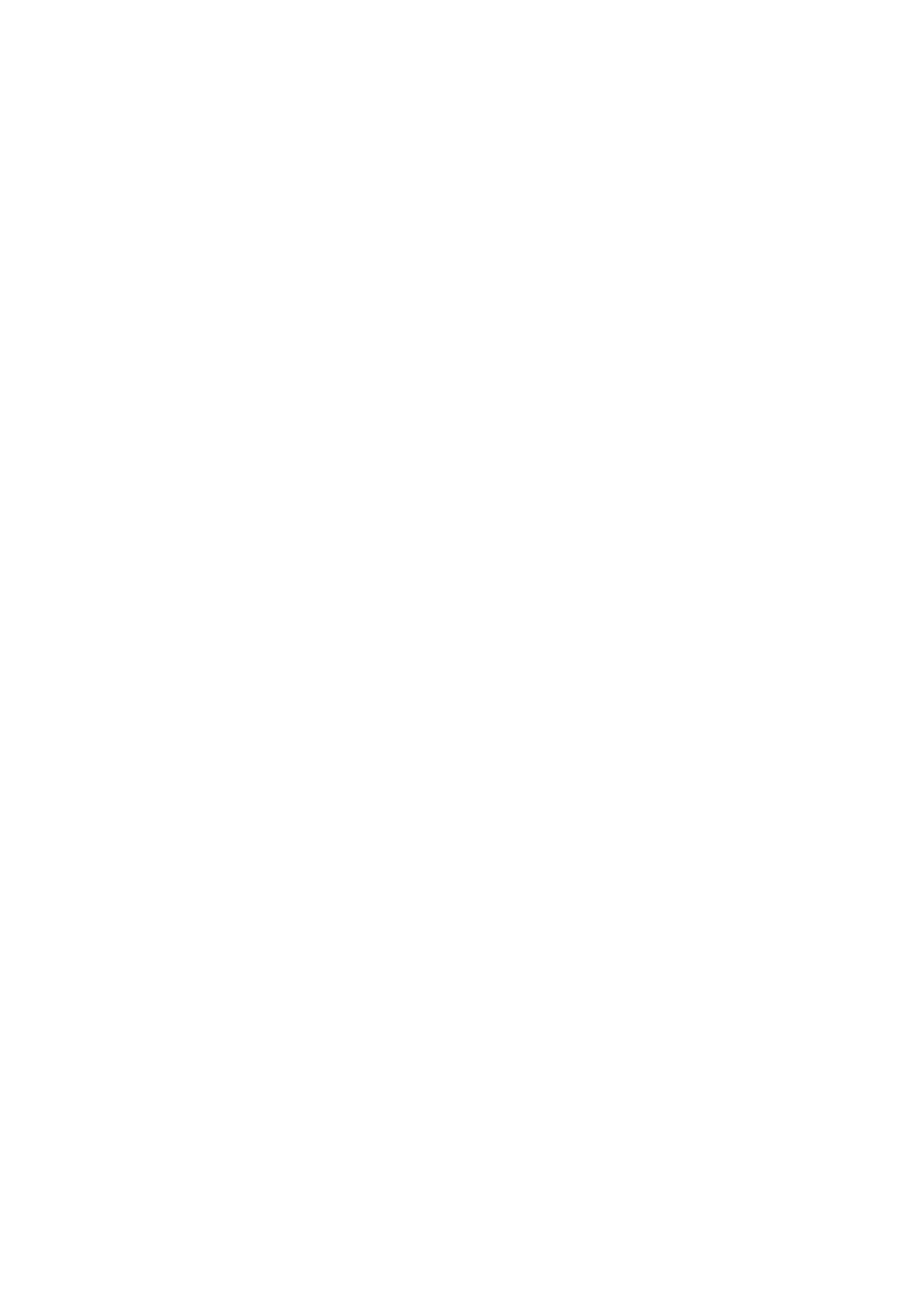# **Table of Contents**

| 1. |     |                                                              |
|----|-----|--------------------------------------------------------------|
| 2. |     |                                                              |
|    | 2.1 |                                                              |
|    | 2.2 |                                                              |
|    | 2.3 |                                                              |
|    | 2.4 |                                                              |
|    | 2.5 |                                                              |
|    | 2.6 |                                                              |
|    | 2.7 |                                                              |
|    | 2.8 |                                                              |
|    | 2.9 |                                                              |
| 3. |     |                                                              |
|    | 3.1 |                                                              |
|    | 3.2 |                                                              |
|    | 3.3 |                                                              |
|    | 3.4 | Traditional & Cost-Reflective Price-Setting Methodologies 12 |
|    | 3.5 |                                                              |
| 4. |     |                                                              |
|    | 4.1 |                                                              |
|    | 4.2 |                                                              |
|    | 4.3 |                                                              |
|    | 4.4 |                                                              |
| 5. |     |                                                              |
|    | 5.1 |                                                              |
|    | 5.2 |                                                              |
|    | 5.3 |                                                              |
|    | 5.4 |                                                              |
|    | 5.5 |                                                              |
|    | 5.6 |                                                              |
|    | 5.7 |                                                              |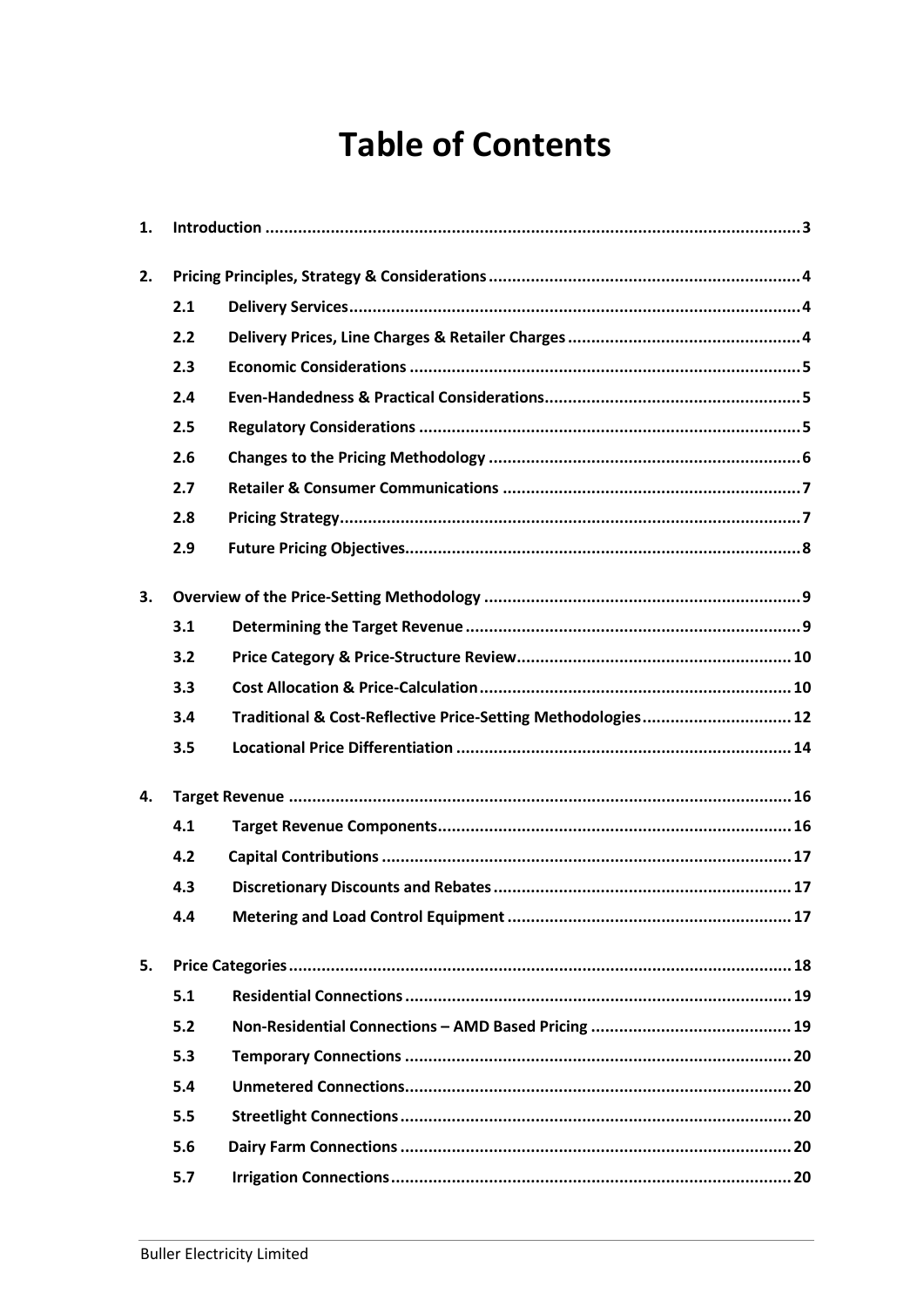| 6. |     |  |
|----|-----|--|
|    | 6.1 |  |
|    | 6.2 |  |
|    | 6.3 |  |
|    | 6.4 |  |
| 7. |     |  |
|    | 7.1 |  |
|    | 7.2 |  |
|    | 7.3 |  |
|    | 7.4 |  |
|    | 7.5 |  |
|    | 7.6 |  |
|    | 8.7 |  |
|    |     |  |
|    |     |  |
|    | B.1 |  |
|    | B.2 |  |
|    | B.3 |  |
|    | B.4 |  |
|    | B.5 |  |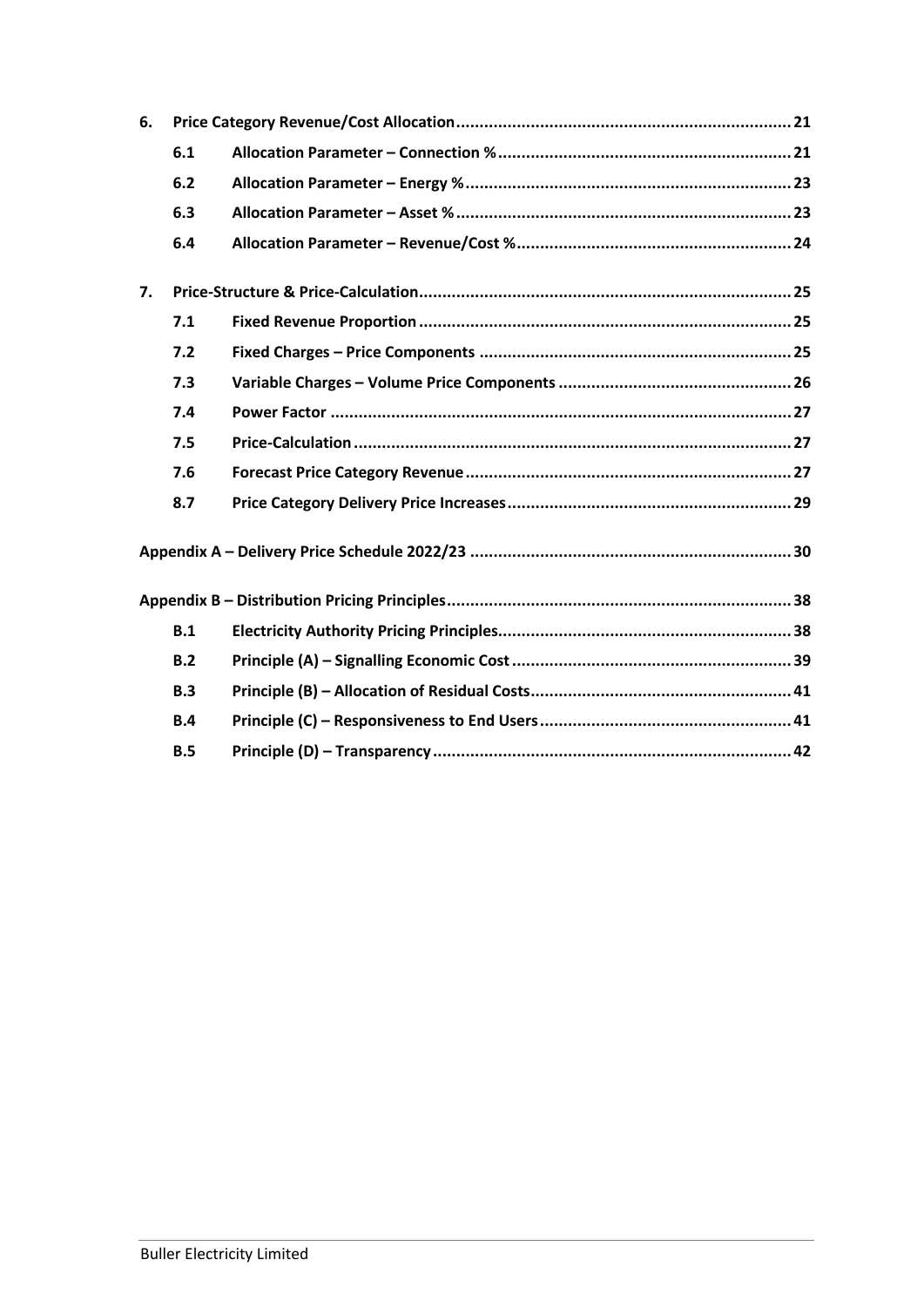# <span id="page-4-0"></span>**1. Introduction**

Buller Electricity Limited (BEL) owns and operates the electricity distribution network on the northern West Coast of the South Island, New Zealand. Our distribution network extends from Meybille Bay in the south (5km north of Punakaiki) to Karamea in the north, and lies entirely within the boundaries of area administered by the Buller District Council. Much of the distribution area covered is rural incorporating significant dairy and other farming activities, with the main population being based in the Westport township. Coal mining at the Stockton opencast mine continues to be a major employer and electricity consumer in the region.

BEL is owned by its consumers via the [Buller Electric Power Trust](https://bullerelectricity.co.nz/buller-electric-power-trust/) (BEPT). The company was established in 1947 with a vision to facilitate the electrification of the region. While our core activity is electricity distribution, BEL also operates an electrical contracting business (Electro Services Limited) and is a shareholder of the electricity retailer Pulse Energy LP.

BEL receives electricity from Transpower's national grid and local embedded (distributed) generation and we distribute this electricity using our network to approx. 4,764 homes and businesses (our consumers). The service we provide is the delivery of electricity only – we do not buy and sell electricity, we simply deliver it to the customers of electricity retailers that operate in our area. We charge electricity retailers on a wholesale basis for this delivery service, and they in turn include this cost in their retail electricity prices to their customers.

Currently our network is seen as a natural monopoly – due to economies of scale a competitor could not profitably duplicate our network. As a result, we are not exposed to the competitive pressures that drive improved efficiencies and service levels in other markets. As a surrogate for these competitive pressures, the Government has developed regulations for electricity network owners under the Commerce Act 1986 (the Act). The Act is administered by the Commerce Commission and requires BEL to disclose certain information about our business, including our Pricing Methodology.

The purpose of information disclosure is to promote efficient operation of electricity distribution businesses by ensuring that electricity distributors make publicly available reliable and timely information about the operation and behaviour of their businesses. Information disclosures about such factors as profit, costs, asset values, price, quality, security, reliability and the methods used for price-setting enable interested parties to assess if the prices set by distributors promote efficiency and how the benefits of efficiency gains are being shared with consumers. It therefore supports assessment of whether the purpose of the Act is being met.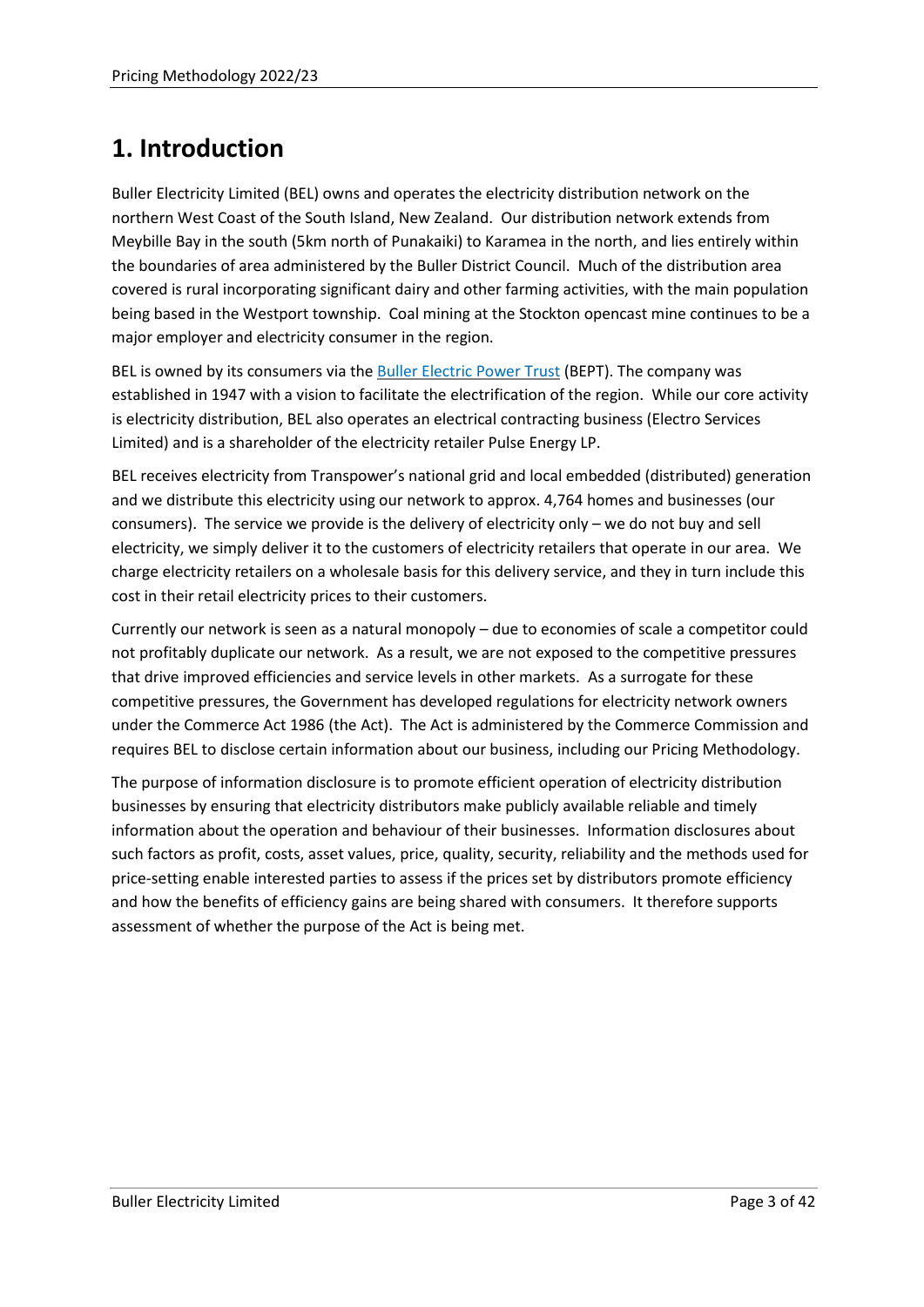# <span id="page-5-0"></span>**2. Pricing Principles, Strategy & Considerations**

In simple terms BEL sets prices in a manner to provide sufficient revenue to recover the cost of operating our distribution network while seeking to comply with the regulations. The structure of our pricing aims to reflect the economic cost of providing our Delivery Service. With this approach, consumers can make efficient decisions about which form of energy to use and when to use it, which in turn contributes to economic welfare. Recognising these high-level objectives, the following considerations influence our pricing decisions. In many situations it is necessary to achieve an appropriate trade-off or balance between the various competing considerations.

### <span id="page-5-1"></span>**2.1 Delivery Services**

The primary services BEL provides to consumers are as follows:

- **Demand/Capacity** access to an agreed level of electricity supply
- **Reliability & Security** in simple terms keeping the power on
- **Power Quality** ensuring quality of supply is within acceptable/regulatory limits
- **Load Control** control of load e.g. electric hot water heating to minimise collective costs
- **Fault Repair**  repair and restoration of electricity supply on an on-call 24/7 basis

# <span id="page-5-2"></span>**2.2 Delivery Prices, Line Charges & Retailer Charges**

Delivery Prices are used to determine the Delivery Charges – also commonly referred to as Line Charges – which will be levied on a Retailer for their customers use of BEL's network. Distributors are paid by Retailers on a monthly basis as part of the Retailer Billing process, and the billing quantities (for example the number of connections and energy consumption) are normally explicitly itemised at the individual consumer level in the Retailer Billing data. As a result, the Delivery Charges for every connection can be readily identified by the Retailer and Distributor.

In terms of the charges consumers see of their power account with their Retailer, the Retailer will either:

- Separately disclose the different components of their overall electricity bill in relation to electricity (energy) charges, delivery charges, administration charges, metering charges and/or Electricity Authority levy etc,
- Or alternatively repackage and include one or more of the charge components listed above into their own retail prices, in which case the charge components are not disclosed separately.

While the Distributor also has the option of billing consumers directly for their delivery service, this is not the common/standard practice, and is generally only considered for the billing of the largest consumers. BEL currently does not direct bill any consumers.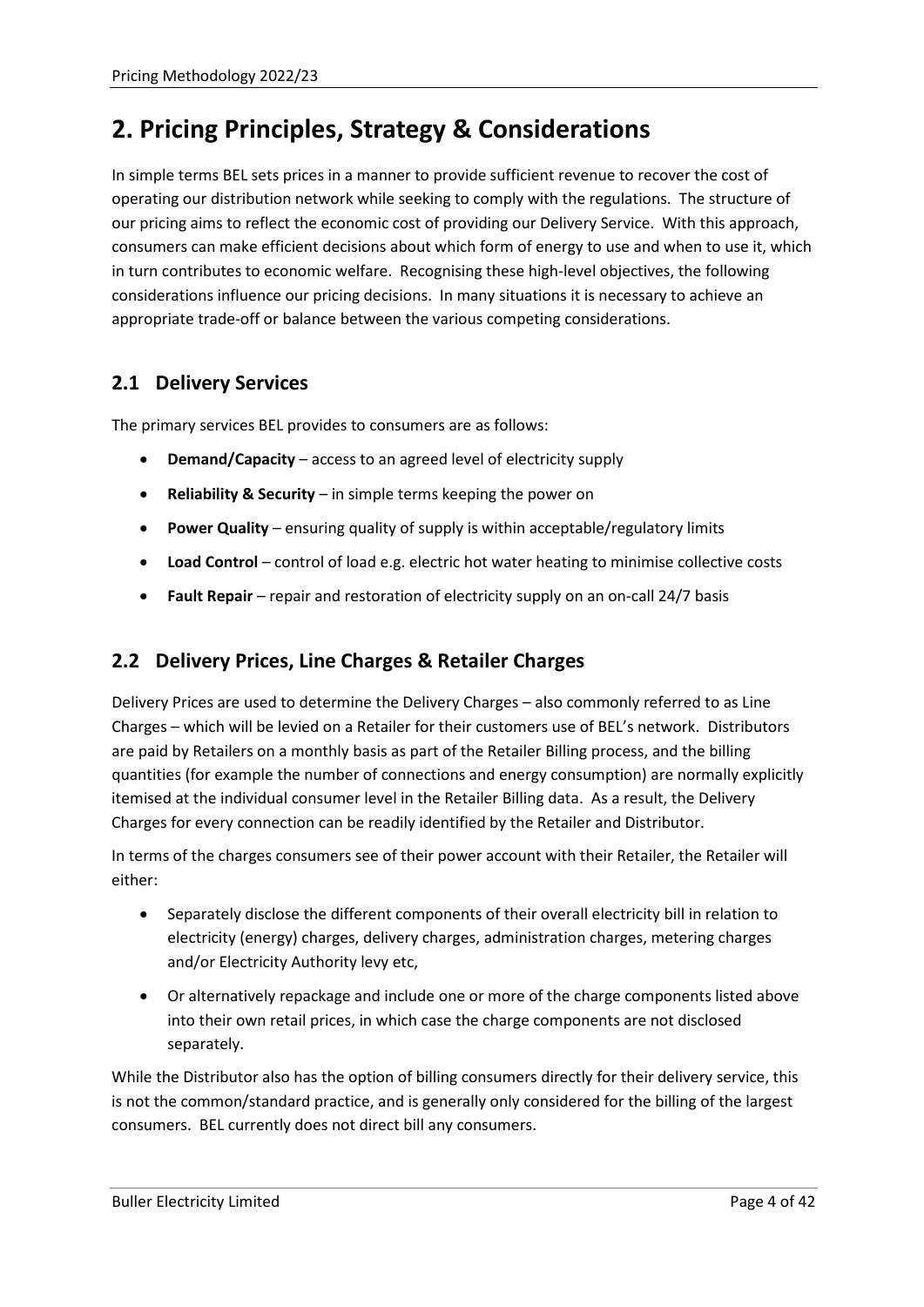#### <span id="page-6-0"></span>**2.3 Economic Considerations**

In terms of the structure of our pricing, we aim to ensure that our pricing is economically efficient, which means that:

- Customers choosing to use our network should face the appropriate cost of that decision and be incentivised to weigh up the value of the service and the cost of alternatives,
- And consequently, investments in our network over time will be at an appropriate level and in the interest of consumers.

### <span id="page-6-1"></span>**2.4 Even-Handedness & Practical Considerations**

BEL takes into account the need for even-handedness and practicality in determining Price Categories, cost allocations and the structure of our pricing. Specifically, we:

- Apply price averaging over large groups of connections, because it is generally not practical to single out individual connections for cost-specific delivery pricing,
- Recognise that all consumers should share in the benefits of greater utilisation of shared assets (and other enhanced economies of scale),
- Recognise that consumers change their demand behaviour only over relatively long periods of time, and it is important that we provide compelling and consistent pricing incentives aimed at maximising the efficient utilisation of our assets (for example, low night-time prices that support off-peak usage),
- Seek to make our price signals effective by balancing strong price signals with easily understood application and measurement,
- Treat connections with similar electrical attributes consistently,
- Set prices that are the same for all retailers, providing a 'level playing field' to promote retail competition.

#### <span id="page-6-2"></span>**2.5 Regulatory Considerations**

EDB's are subject to the Electricity Distribution Information Disclosure Determination (IDD) 2012[1](#page-6-3) determined pursuant to Part 4 of the Commerce Act 1986. In the Determination, Clauses 2.4.1 – 2.4.5 set out the requirements for BEL to disclose its Pricing Methodology, including:

<span id="page-6-3"></span><sup>1</sup> https://comcom.govt.nz/ data/assets/pdf file/0025/78703/Electricity-distribution-information-disclosure[determination-2012-consolidated-3-April-2018.pdf](https://comcom.govt.nz/__data/assets/pdf_file/0025/78703/Electricity-distribution-information-disclosure-determination-2012-consolidated-3-April-2018.pdf)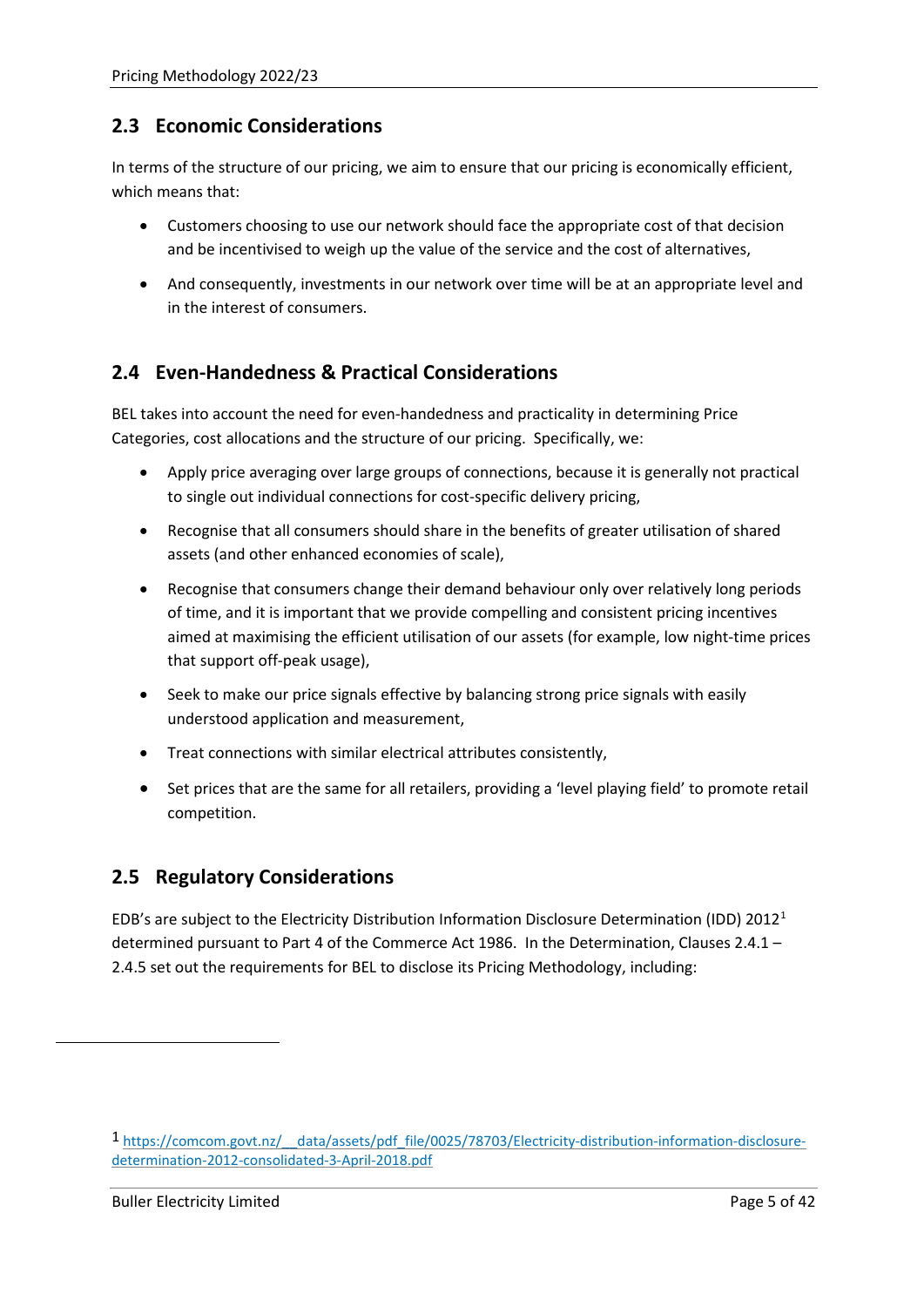- Target Revenue information
- Discussion of the extent of consistency of the Pricing Methodology with the Pricing Principles[2](#page-7-1) – administered by the Electricity Authority and last updated in July 2019
- Pricing Strategy
- Approach to pricing for non-standard contracts and distributed generation
- Disclosure of consumer consultation on price and quality

The Commerce Commission notes that pricing disclosures help interested persons to understand:

- How prices are set and enable comparison between the different Price Categories
- How efficiency is promoted
- Whether they are sharing the benefits of efficiency gains with other consumers.

Additional regulatory guidance for BEL in preparing its pricing methodology comes from the Low Fixed Charge (LFC) Regulations 2004<sup>[3](#page-7-2)</sup> which applies to Residential consumers. An Amendment<sup>[4](#page-7-3)</sup> to these Regulations, which provides for the phasing out of Low Fixed Charge based pricing over a 5 year period from 1 April 2022, has been passed into law in November 2021.

As a consumer-owned EDB BEL is exempt from the Commerce Commission's Default Price-Quality Path (DPP) regime<sup>[5](#page-7-4)</sup> which began its 3<sup>rd</sup> 5-year control period on 1 April 2020. While exempt EDB's are subject to a lower level of scrutiny in comparison with their non-exempt peers, BEL has determined that it is in our interests, the interests of its consumer-owners, and the interests of consumers connected to the BEL network, to align its Pricing Methodology and practices to those of our non-exempt peers. A key aspect of this is industry benchmarking, so far as practically possible, using information available from the Information Disclosure Determination (IDD).

# <span id="page-7-0"></span>**2.6 Changes to the Pricing Methodology**

BEL's Pricing Methodology has not been significantly changed or modified for the 2022/23 financial year.

<span id="page-7-1"></span><sup>2</sup> <https://www.ea.govt.nz/dmsdocument/25436-more-efficient-distribution-prices-principles-and-practice>

<span id="page-7-2"></span><sup>3</sup> <http://www.legislation.govt.nz/regulation/public/2004/0272/latest/DLM283614.html>

<span id="page-7-3"></span><sup>4</sup>[https://www.legislation.govt.nz/regulation/public/2021/0391/latest/whole.html?search=ts\\_act%40bill%40re](https://www.legislation.govt.nz/regulation/public/2021/0391/latest/whole.html?search=ts_act%40bill%40regulation%40deemedreg_Electricity_resel_25_a&p=1#LMS600815) [gulation%40deemedreg\\_Electricity\\_resel\\_25\\_a&p=1#LMS600815](https://www.legislation.govt.nz/regulation/public/2021/0391/latest/whole.html?search=ts_act%40bill%40regulation%40deemedreg_Electricity_resel_25_a&p=1#LMS600815)

<span id="page-7-4"></span><sup>5</sup> <https://comcom.govt.nz/regulated-industries/electricity-lines/projects/2020-2025-default-price-quality-path>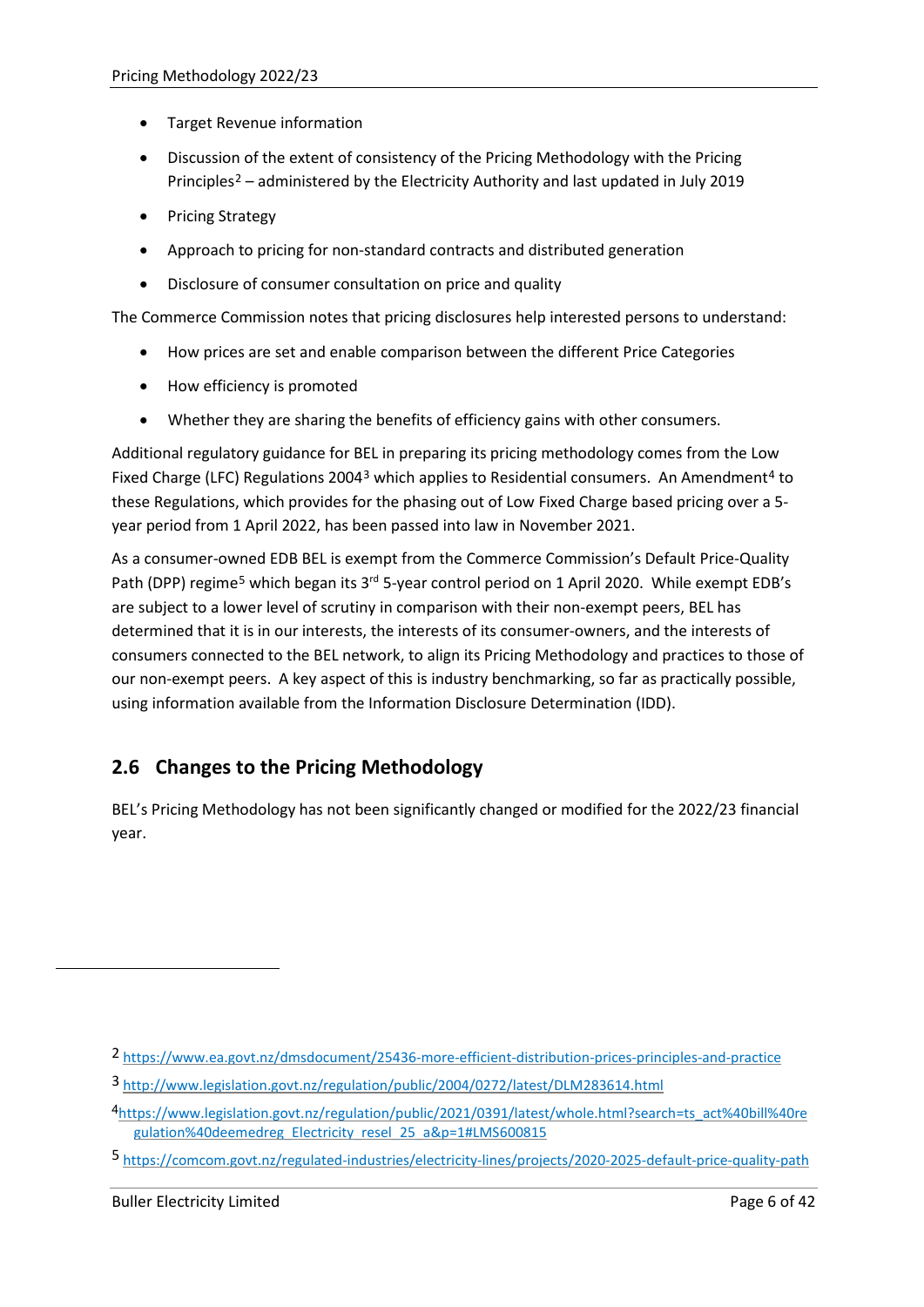#### <span id="page-8-0"></span>**2.7 Retailer & Consumer Communications**

While BEL has not undertaken formal consultations on pricing with our consumers for a number of years, price-quality trade-off related questions are routinely included in the consumer surveys we undertake on a bi-annual basis. The most recent of these surveys was undertaken in mid-2021 and the majority of respondents have indicated that they are satisfied with the status quo, and are not inclined to trade-off current reliability levels for higher or lower prices.

### <span id="page-8-1"></span>**2.8 Pricing Strategy**

BEL is committed to establishing a formal and prescribed Pricing Methodology, as well as overall Company processes and a decision-making framework, which results in desirable outcomes in relation to the economic, social and regulatory considerations associated with our network and detailed in this document.

Our high-level Delivery Pricing Strategy has been approved by the BEL Board and is as follows:

#### **Our Delivery Pricing Strategy**

We aim to set our Delivery Prices to provide sufficient revenue to recover our prudent and efficient costs, including our cost of capital, while seeking to comply with the regulations.

We aim to reflect the long-term economic costs of providing consumers with the quality of delivery service that they require. Cost recovery is fundamental to retaining our incentives to invest in our network in the long-term interests of consumers. In structuring and setting our prices we take a medium to long term view, and we consider economic efficiency, equity and practicality. We seek to ensure that our pricing is economically efficient, which means that customers who use our network face the appropriate cost of that use, and are incentivised to weigh up the value of our delivery service and the alternatives. Cost-reflective prices should help to ensure that our investments in our network over time will be at an appropriate level.

Recognising that consumer capital contributions are a component of the overall recovery of our costs – in simple terms the level of contributions determines how much is recovered up front as opposed to on an ongoing basis – we incorporate our approach to contributions into our set of pricing documentation.

In determining Price Categories, cost allocation and the structure of our pricing we:

- apply price averaging over large numbers of connections, because it is generally not practicable to single out individual connections for cost-reflective delivery pricing. Where it is practicable to do so we allocate assets and costs to the specific connection categories that use them,
- recognise that all consumers should share in the benefits of greater utilisation of shared assets and economies of scale,
- recognise that consumers generally change their demand behaviour over relatively long periods of time, and it is important that we provide compelling and consistent pricing incentives aimed at maximising the efficient utilisation of our assets,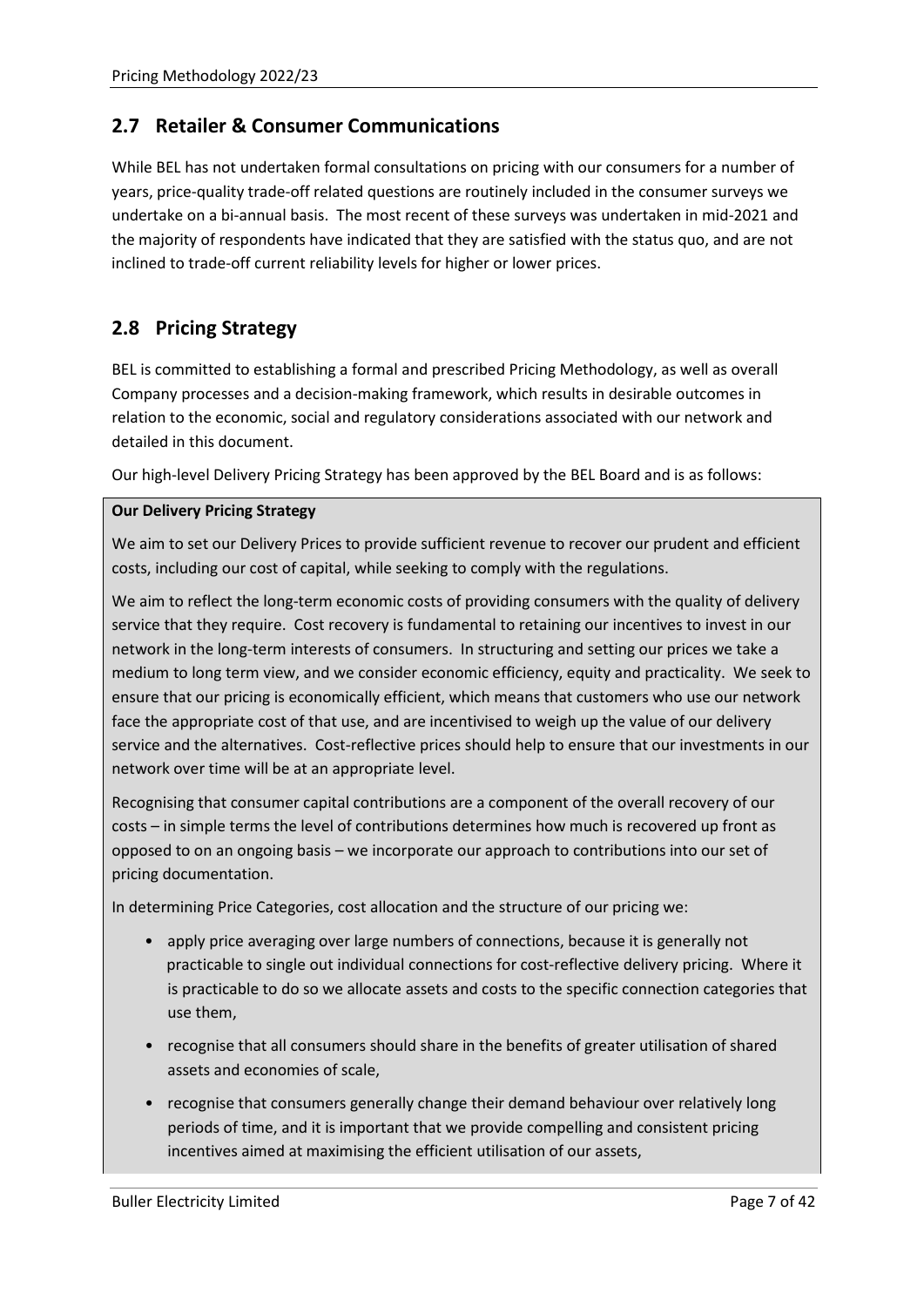- seek to make our prices effective, by balancing strong price signals with simple application and measurement,
- set prices that are the same for all retailers, providing a 'level playing field' to promote retail competition.

Key considerations relating to our pricing over the next five years include:

- our developing thinking on sustainability and the way we manage the trade-offs between the environmental and affordability aspects of the energy trilemma (the balance of affordability, security of supply and carbon intensity) in New Zealand's transition to a low carbon economy,
- preserving incentives for managed water heating load and off-peak network consumption,
- the impact of changing use of the network due to emerging technologies such as distributed generation, battery storage, off-grid systems, and electric vehicles,
- the recommendations of the Government's Electricity Price Review, in particular its recommendations regarding the low fixed charge regulations,
- the Electricity Authority's:
	- continuing review of Transpower's transmission pricing methodology (TPM),
	- recent review of the pricing principles and associated practice note and scorecards.

The way we implement our pricing strategy is updated and publicly disclosed in our Pricing Methodology document. We usually change our delivery prices on 1 April each year.

# <span id="page-9-0"></span>**2.9 Future Pricing Objectives**

With the significant changes which were made to our Pricing Methodology for the 2021/22 financial year BEL has completed a major part of its existing distribution pricing reform work program. In comparison our further plans for the adoption of more efficient distribution pricing are considered to be relatively minor – the details of which can be found on our website [here.](https://www.bullerelectricity.co.nz/adoption-of-efficient-pricing/)

Options for distribution pricing reform which BEL Management and Board have currently decided are not to be considered are:

- Increasing the overall level of fixed revenue in any Price Category to be greater than 50%
- Urban/rural locational pricing differentiation

BEL also recognises the economic impacts electricity price increases have had on members of our community and one of our pricing objectives is where possible to the minimise any increases to Residential consumers.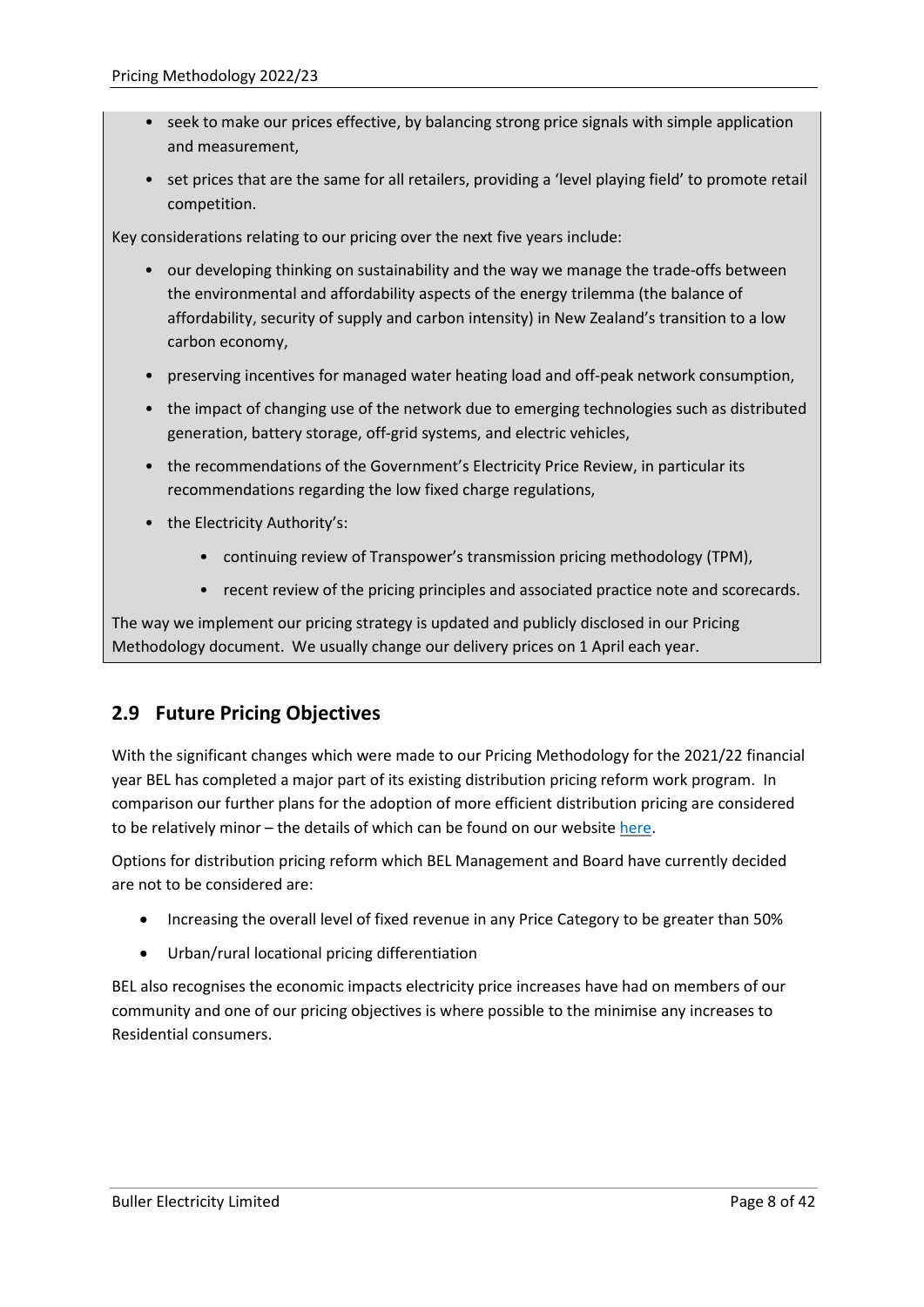# <span id="page-10-0"></span>**3. Overview of the Price-Setting Methodology**

This section provides an overview of the Price-Setting Methodology BEL uses to determine electricity Delivery Prices. The major tasks which comprise the Price-Setting Process are as follows:

- Determining the Target Revenue
- Review (and possible change) the Price Categories & Price-Structure
- Allocation of costs to the Price Categories and Price-Calculation

The nature of these tasks is detailed below, and this is followed by a discussion on the difference between Traditional and Cost-Reflective Price-Setting Methodologies, and how BEL's current Pricing Methodology aligns.

### <span id="page-10-1"></span>**3.1 Determining the Target Revenue**

The Target Revenue is obtained using a building blocks approach from the budgets and [Asset](https://www.bullerelectricity.co.nz/asset-management-plan/)  [Management Plan](https://www.bullerelectricity.co.nz/asset-management-plan/) as shown in [Figure 1.](#page-10-2) The budget takes into consideration the costs associated with providing an electricity delivery service to consumers including network maintenance, asset base depreciation, transmission costs, business support (administration) and cost of capital.



<span id="page-10-2"></span>**Figure 1 Process for Determining the Target Revenue**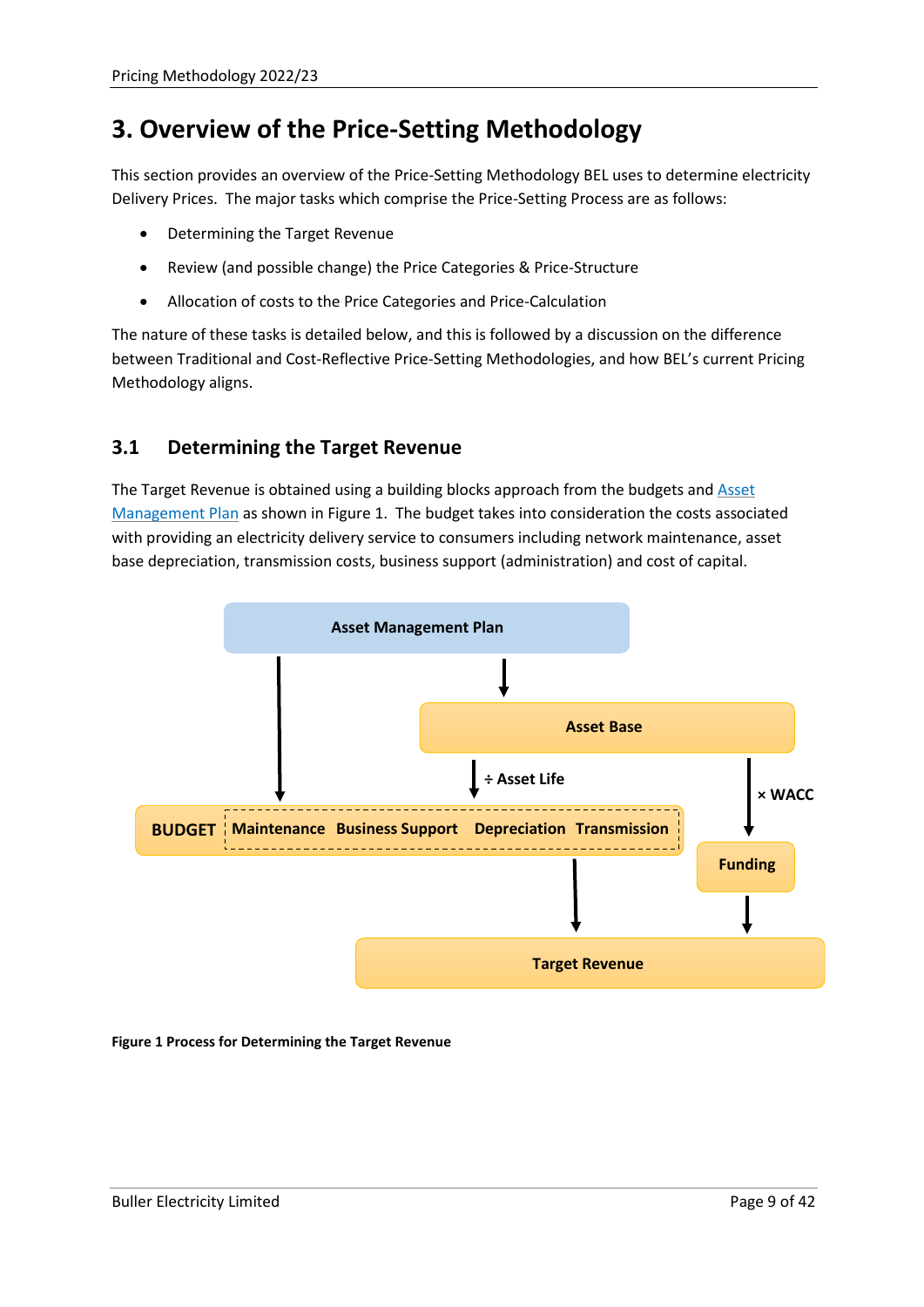#### <span id="page-11-0"></span>**3.2 Price Category & Price-Structure Review**

Consumer connections are categorised into Consumer Groups (Electricity Registry Price Categories) which have similar maximum demand, capacity, network usage characteristics, and other electricity delivery cost drivers. These categories are reviewed annually using information from our consumer database, Pricing Strategy and historic Retailer Billing & consumption data.

The Price-Structure is reviewed annually with reference to BEL's Pricing Policy & Strategy. It determines the manner in which the Target Revenue will be collected from the Price Categories in relation to:

- The proportion of Revenue to collected as Fixed Revenue versus Variable Revenue/Charges
- Application of locational price differentiation
- The types of Fixed Charge which are to be applied e.g. Fixed Daily Charge (\$/Con/Day) or Fixed Demand/Capacity Charge (\$/kW/Day)
- The Variable (consumption) Charge types to be applied e.g. Uncontrolled, Controlled, All Inclusive, Day, Night and/or Time-of-Use (TOU)

The Price Categories and Price-Structure provides the platform/framework/foundation on which the later Cost Allocation & Price-Calculation tasks of the overall Price-Setting Methodology are undertaken. Price Categories are generally stable from year to year, and any significant changes would generally require consultation with Retailers and/or consumers well in advance of when BEL completes the annual Price-Setting process in November/December each year.

The Price Categories and Price-Structure, in conjunction with the associated historic data, allow Retailer Billing quantity forecasts to be made, which are key inputs to the following Cost Allocation and Price-Calculation tasks of the Price-Setting Methodology.

BEL made significant changes to the Price Categories used for the implementation of our pricing for the 2021/22 financial year. These Price Categories are to be retained in 2022/23 and we do not envisage there will be major changes to these in the short/medium-term future.

#### <span id="page-11-1"></span>**3.3 Cost Allocation & Price-Calculation**

The Cost Allocation & Price-Calculation tasks of the Price-Setting Methodology are depicted in [Figure](#page-12-0)  [2](#page-12-0) where the blue boxes represent inputs. The Target Revenue is allocated to the Price Categories using the Cost Allocation Algorithm. This algorithm identifies the costs associated with the electricity delivery service provided to each Price Category, with the end result being the Target Price Category Revenue.

Price-Calculation involves determining the individual prices which will be applied to the Retailer Billing qualities e.g. number of consumers, Chargeable Capacity and electricity consumption, to calculate the expected Revenue for each Price Category. The previous year's prices are normally used as an initial estimate of the following years prices, and these prices are then modified in an iterative manner, with a goal of achieving the best pricing solution subject to a range of criteria such as: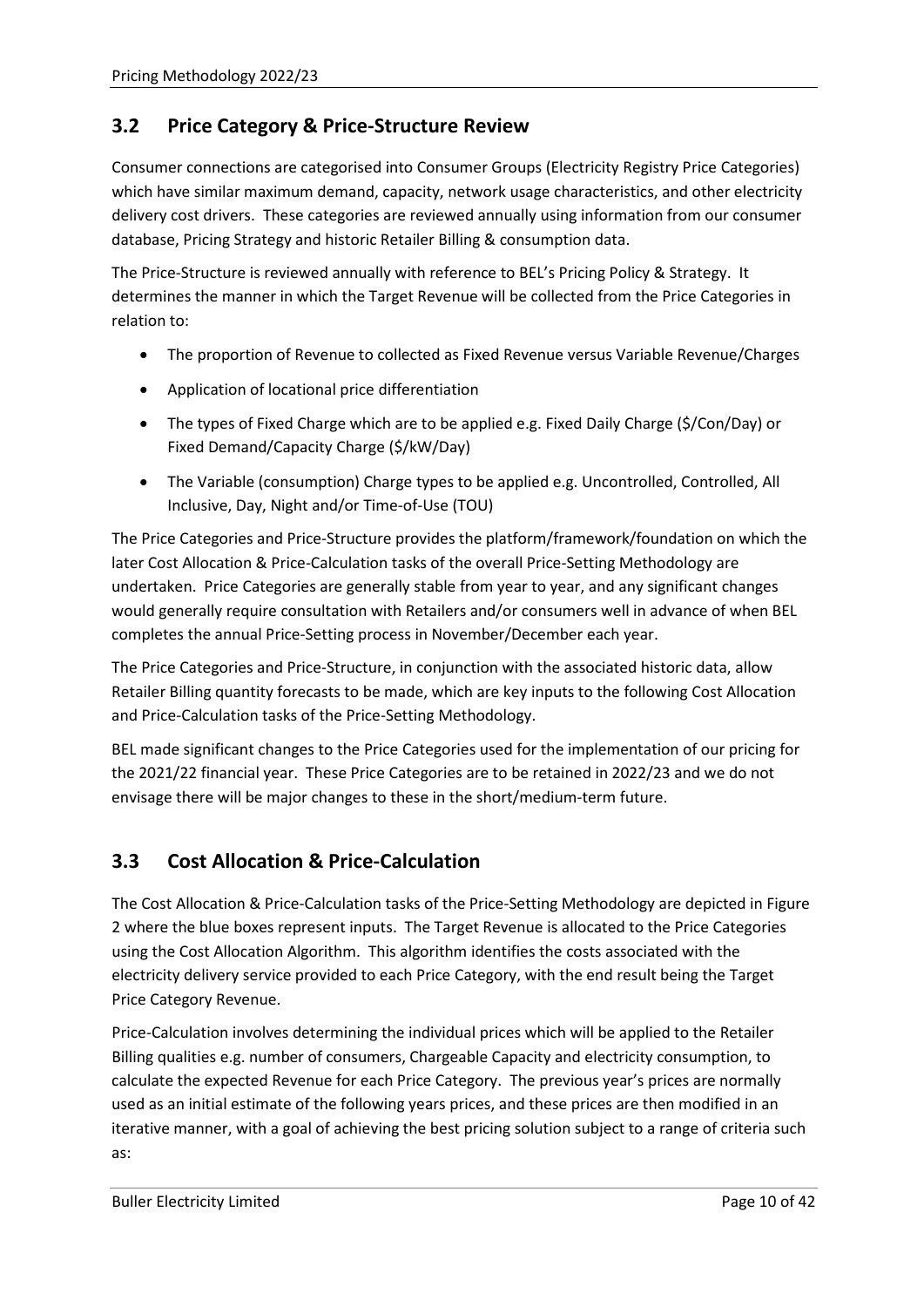- The desired proportion of fixed versus variable Revenue
- Overall Price Category revenue impacts, and possibly also the charge impacts at the individual consumer level if deemed necessary
- The difference between the Target Revenue and Forecast Revenue for each Price Category
- The difference between the overall Target Revenue and Forecast Revenue
- The percentage change in prices between years



<span id="page-12-0"></span>**Figure 2 Cost Allocation & Price-Calculation Tasks of the Price-Setting Methodology**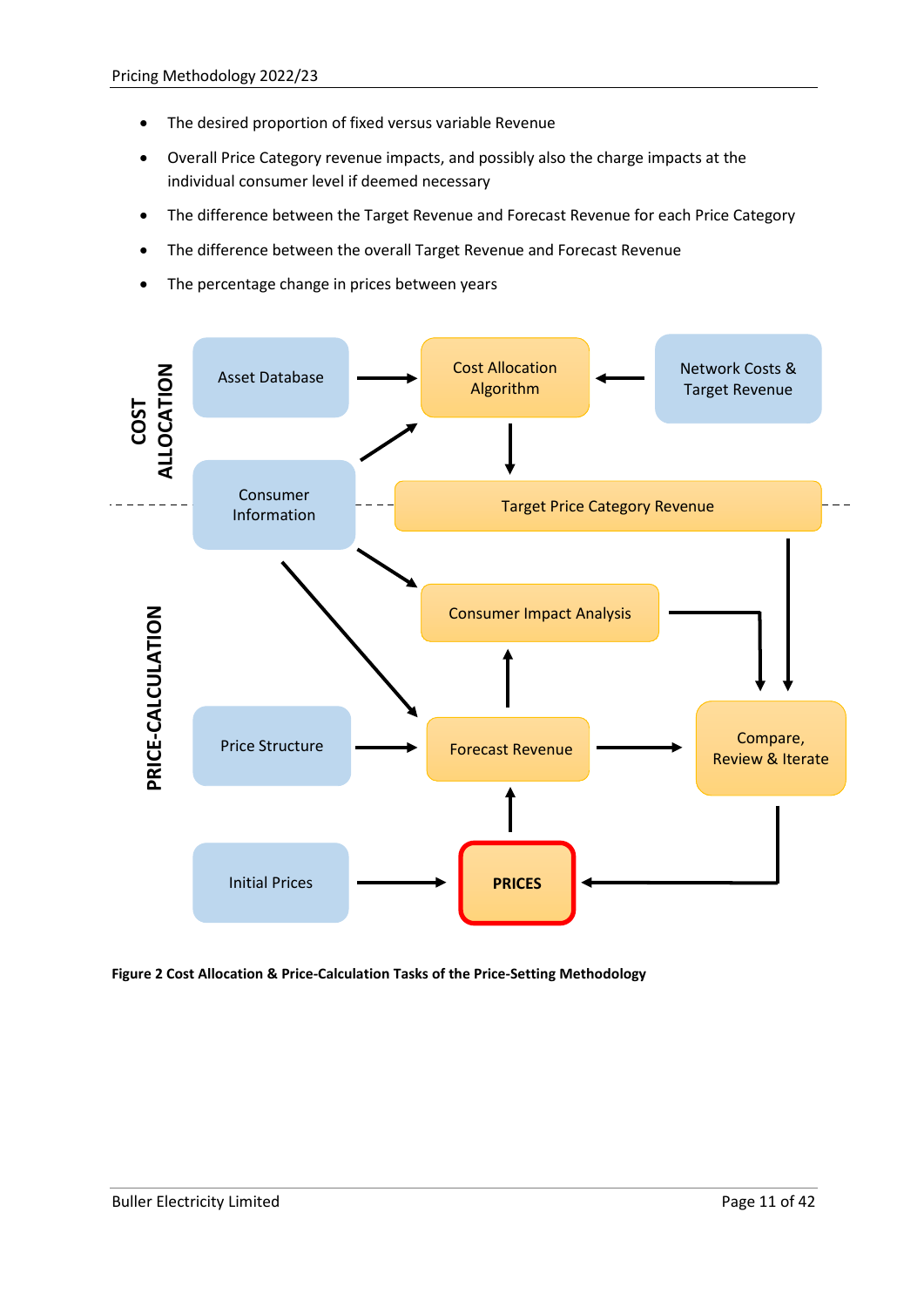### <span id="page-13-0"></span>**3.4 Traditional & Cost-Reflective Price-Setting Methodologies**

The Electricity Authority updated the Pricing Principles in its Distribution Pricing Decision Paper<sup>[6](#page-13-2)</sup> released in July 2019, published a Distribution Pricing Practice Note<sup>[7](#page-13-3)</sup> in August 2019, and further update to this Practice Note<sup>[8](#page-13-4)</sup> in December 2021. In Figure 1 of the 2019 Practice Note the Authority provided diagrams which highlight the differences which exist between Traditional & Cost-Reflective Price-Setting Methodologies – and these diagrams are reproduced in [Figure 3](#page-13-1) an[d Figure 4](#page-14-0) for reference.



<span id="page-13-1"></span>A Cost-Reflective Price-Setting Methodology is essentially a Traditional Price-Setting Methodology with an additional initial step where:

<span id="page-13-2"></span><sup>6</sup> <https://www.ea.govt.nz/dmsdocument/25436-more-efficient-distribution-prices-principles-and-practice>

<span id="page-13-3"></span><sup>7</sup> <https://www.ea.govt.nz/dmsdocument/25528-distribution-pricing-practice-note-august-2019>

<span id="page-13-4"></span><sup>8</sup> <https://www.ea.govt.nz/assets/dms-assets/29/Distribution-Pricing-Practice-Note-2021-2nd-edition.pdf>

<span id="page-13-5"></span><sup>9</sup> 'Price Design' includes the separate BEL pricing tasks we referred to as 'Price-Structure Review' and 'Price Calculation'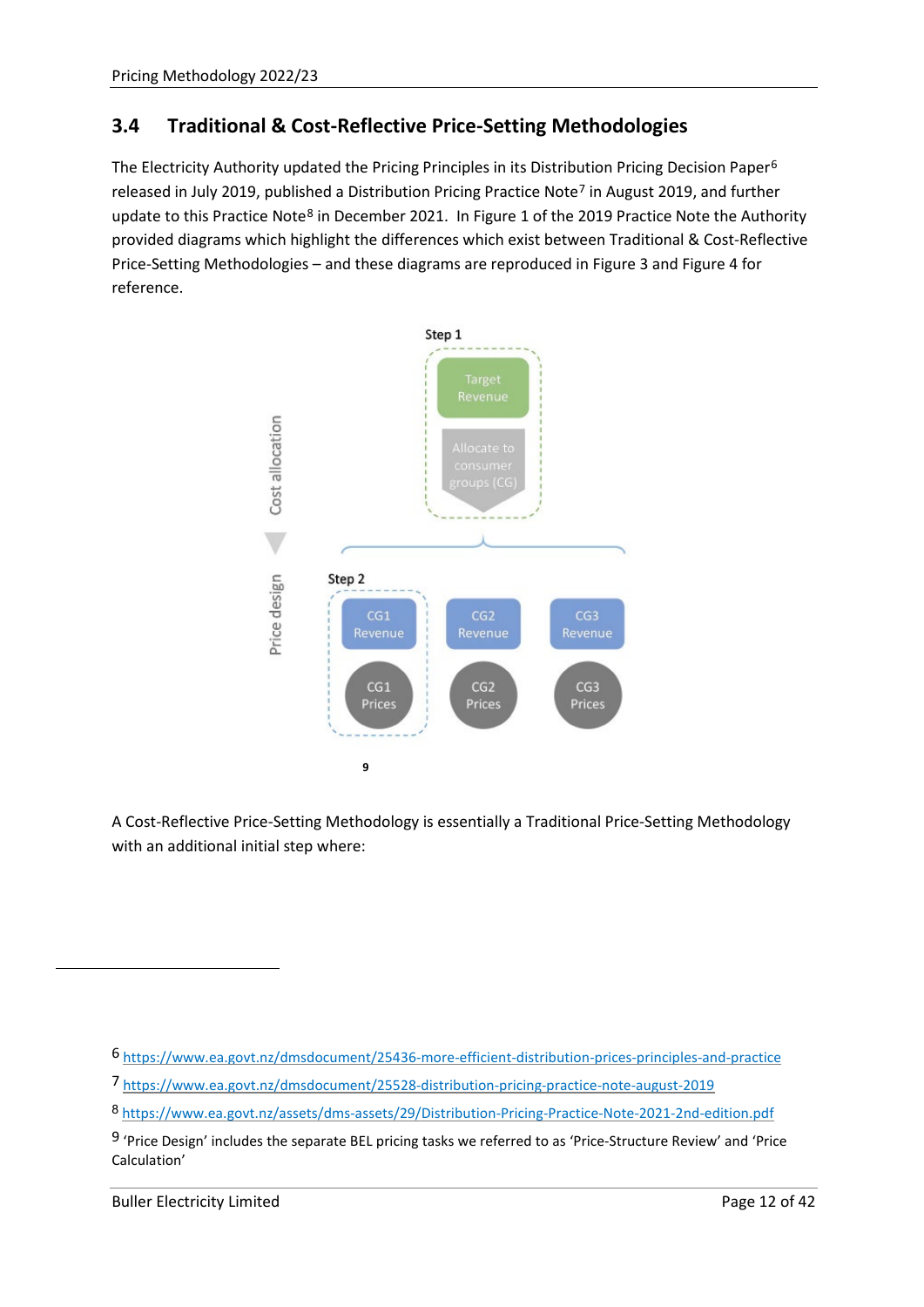- The Economic Cost is allocated to the Price Categories and appropriate cost-signalling prices are calculated to recover these costs. The combined forecast revenue associated with these signalling-prices is referred to as the Forecast Signalling Revenue
- The Residual Costs (Target Revenue less Forecast Signalling Revenue) are then allocated to the Price Categories using a (modified) Traditional Price-Setting Methodology – which results in the least distortion in network use – and appropriate prices are calculated to recover these costs

With regard to the Authority's Price-Setting terminology, Price Design refers to combination of the separate BEL pricing tasks which we refer to as:

- Price-Structure Review
- Price-Calculation



#### <span id="page-14-0"></span>**Figure 4 Price-Setting Methodology – Cost-Reflective**

The Price-Structure Review and Price-Calculation tasks differ in the sense that the Price-Structure provides the platform/framework on which the Price-Calculation is undertaken. Price-Structure changes will often require Retailer/consumer consultation as they are generally more permanent and/or significant, for example the introduction of a new price component or significant change in the proportion of fixed revenue. Retailer/consumer consultation takes time and as the Price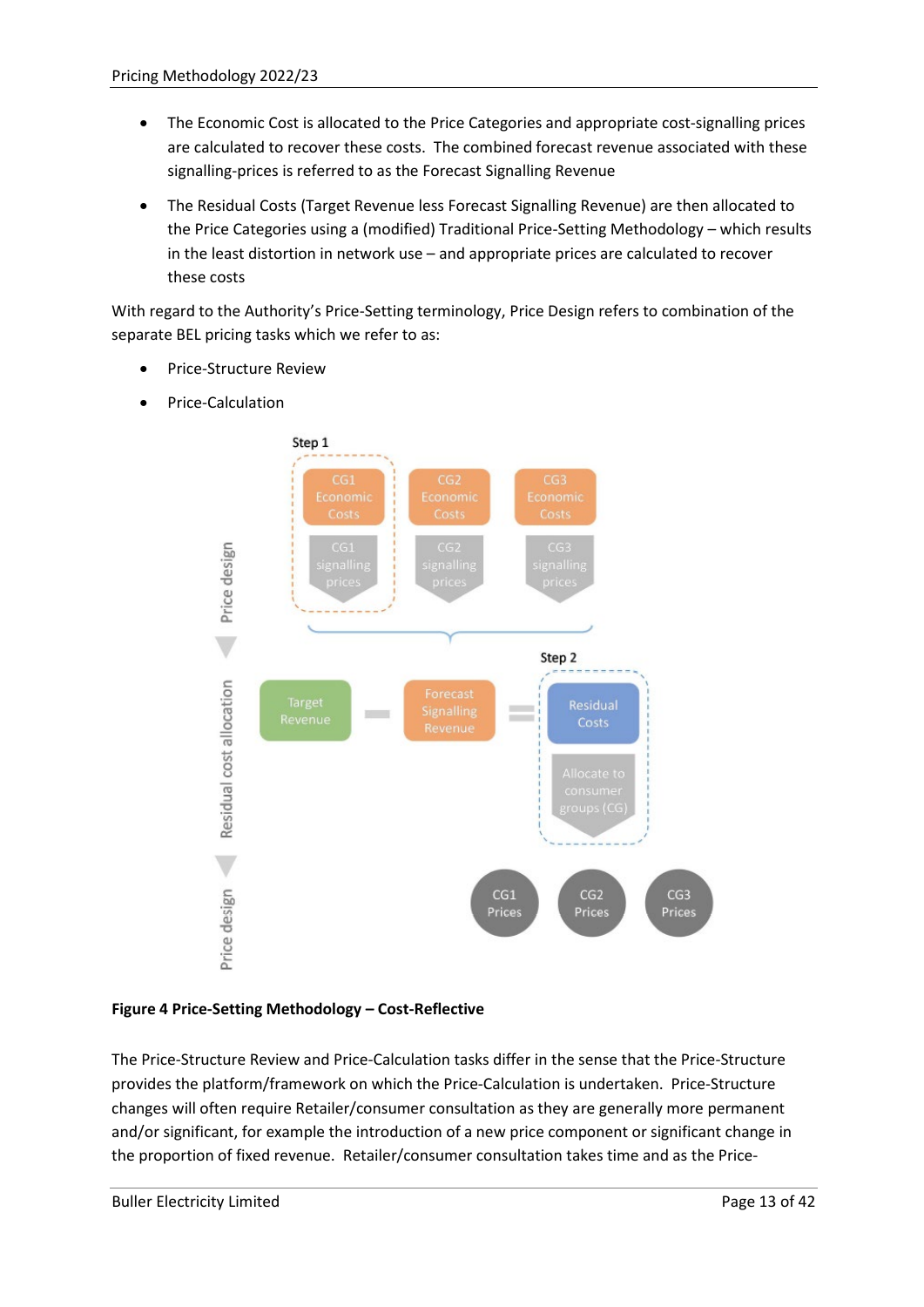Structure is generally not changed regularly, we use the term 'review' as more often than not it is a review rather than a change.

In contrast Price-Calculation is undertaken annually and prices generally change from year to year. Price changes generally only require Retailer/consumer notification, rather than consultation, provided the price/charge changes are within reasonable bounds and do not constitute price shocks.

Historically BEL's Pricing-Setting Methodology has taken the form of a Traditional Price-Setting Methodology and this continues to be the case for 2022/23. It is however noted that in the situation where the Economic Costs are zero (or near zero), the Cost-Reflective Methodology reverts to the form of a Traditional Price-Setting Methodology e.g. no initial step to determine the signalling-prices and Signalling Revenue is required.

BEL is of the view that the Economic Costs associated with our Price Categories is currently zero for the following reasons:

- Network demand has not experienced growth in recent years and this is forecast to continue in the foreseeable future
- Significant spare capacity exists on our network and there are no congestion issues
- No capex expenditure is forecast to manage network growth or relieve constraints

BEL's Asset Management Plan 2021-31, available from our website [here,](https://www.bullerelectricity.co.nz/asset-management-plan/) provides details on our Load Forecasts, Constraints & Proposed Capex Program in Sections 6.6 – 6.8 respectively. Section 6.8.2 states that, as BEL is forecasting zero growth for the 2021-31 planning period no allowance has been made for capex expenditure for system growth.

Given this information BEL is of the view that the Price-Setting Methodology we have been using for a number of years is, and continues to be, consistent with a Cost-Reflective Price-Setting Methodology.

#### <span id="page-15-0"></span>**3.5 Locational Price Differentiation**

Lower density rural areas require a greater level of investment for each consumer connection, both in terms of establishing connections and maintaining the network. While this provides a basis for applying higher prices to our consumers in rural and remote rural areas BEL's current policy is to not implement locational price differentiation. Our reasons for this are outlined as follows:

- Rural consumers make a greater (capital) contribution when first connecting to the network and this provides a clear locational signal
- We are conscious that rural customers receive a lower level of service with a greater number of faults and longer restoration times, and this somewhat offsets the higher on-going costs of supply to rural areas
- We recognise that consumers have made long-term investment and/or consumption decisions on the basis of expectations that have been shaped from past pricing arrangements. Significant increases in our prices to rural connections does not support these previous decisions and/or provide price stability.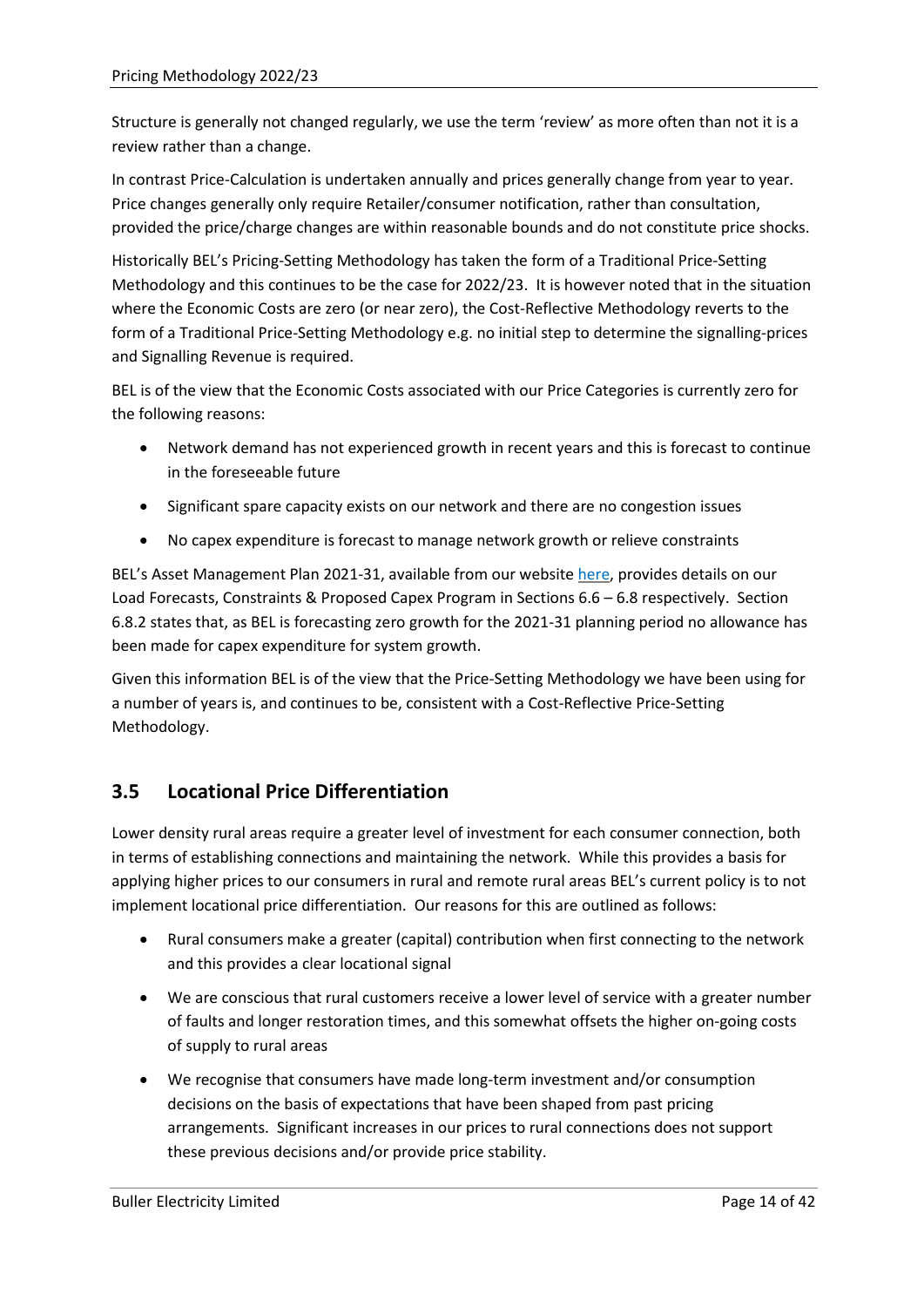• A significant proportion of the existing rural and remote network was funded via the Rural Electrical Reticulation Council (RERC) which operated from 1946 to 1993, rather than by our connected consumers (owners)

BEL understands it costs the Company much more to provide supply to our rural consumers and their level of service is relatively lower. Improving this cost/service equation is not possible using the existing electricity supply technology. In the longer term the best available option available to low use rural consumers may be off-grid supply as the cost of these generation + battery solutions decrease. BEL also recognises that rural consumers have made long term investment decisions in connecting to the network, and as electricity is a social service the Company is committed to ensuring that a reliable and cost-effective supply continues to be made available.

How BEL addresses pricing has the potential to create significant implications for the future use of our network in both urban and rural areas. With the continual decrease in the cost of new technologies, such as off-grid and alternative energy storage systems, we are actively monitoring the relevant economic factors and the long-term benefits which exist to consumers, BEL, and the wider community. Given the higher costs associated with rural connections, off-grid supplies in these areas will in general become economic before those in urban areas.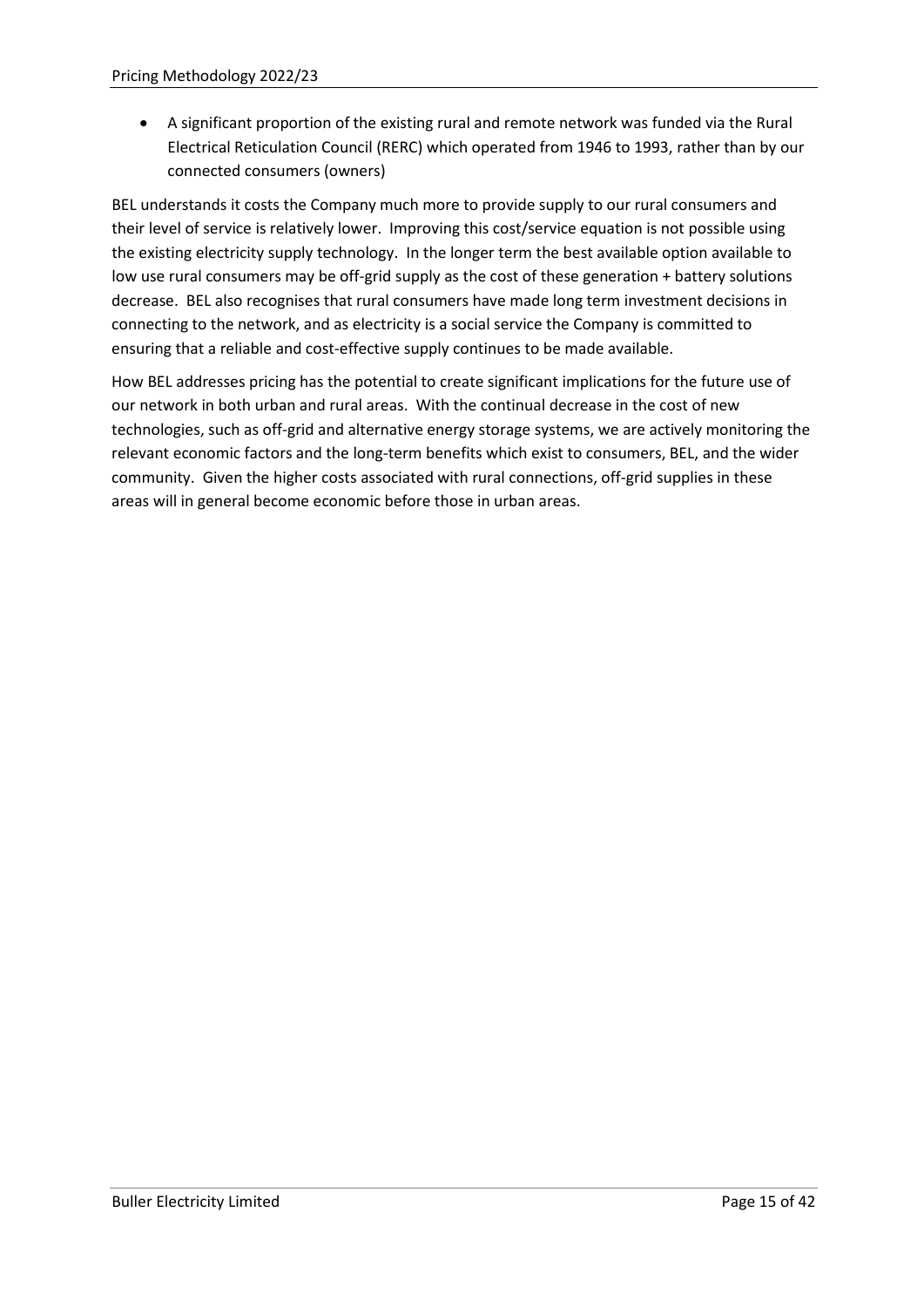# <span id="page-17-2"></span><span id="page-17-0"></span>**4. Target Revenue**

As a consumer-owned Electricity Distribution Business (EDB), BEL is exempt from the Default Price Path (DPP) regime administered by the Commerce Commission. However, BEL has determined that it is in its interests, the interests of its consumer-owners, and the interests of consumers connected to the BEL network, to align its Pricing Methodology to that of its non-exempt peers. It is therefore integral to BEL's Pricing Methodology that a 'building blocks' approach is used to determine the appropriate level of costs to be recovered – this being the Target Revenue required for the year.

BEL has two subsidiaries – a wholly owned electrical contracting business and an investment holding company which holds c.47% of a limited partnership electricity retail business. BEL's pricing approach for the network business is on a standalone basis and is not influenced or diluted by any of the subsidiary businesses.

#### <span id="page-17-1"></span>**4.1 Target Revenue Components**

The Target Revenue has been determined to be \$7,684k for the 2022/23 financial year, and consists of the following major cost components (also see [Figure 5\)](#page-18-3):

#### • **Maintenance \$1,482k**

Non-capital investment costs which are directly associated with maintaining the distribution network assets. Network operational costs are included in Maintenance.

#### • **Transmission Costs \$446k**

Costs paid to Transpower for our connection to the national transmission grid together with 'Avoided Transmission' costs paid to local generators. These are referred to as *Recoverable Costs* by the Commerce Commission.

#### • **Business Support \$2,667k**

Includes the other indirect costs (such as Administration and Overhead costs) necessarily incurred in providing the distribution service. Pass-through costs (another term used by the Commerce Commission) includes some industry levies and Local Authority rates, and these are also included in Business Support costs.

#### • **Depreciation \$1,567k**

Capital investment in distribution network assets is recovered over their useful life as depreciation

#### • **Return on Investment \$1,512k**

Comparable to a post-tax Weighted Average Cost of Capital (WACC)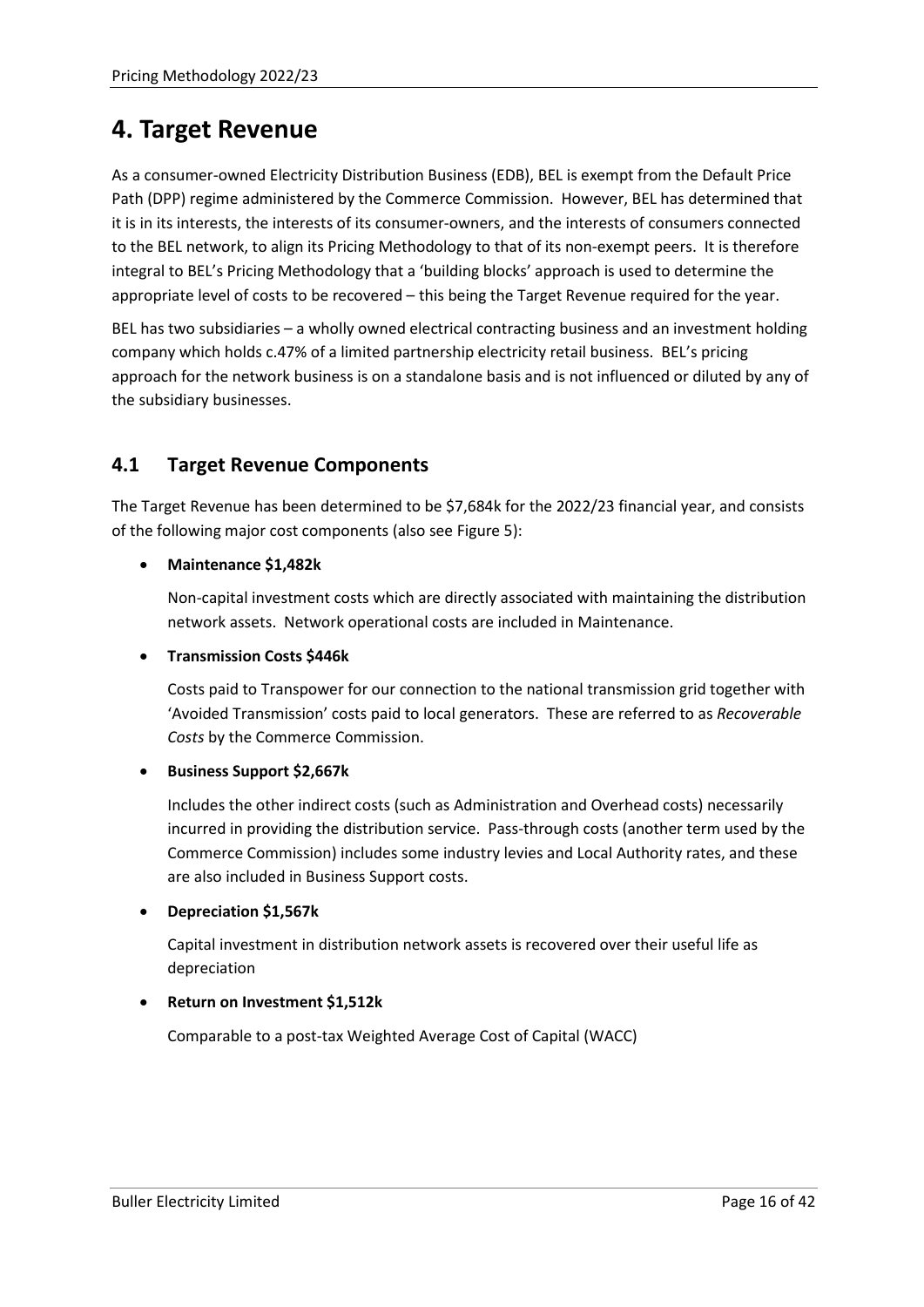

<span id="page-18-3"></span><span id="page-18-0"></span>**Figure 5 Major Components of the Target Revenue**

# **4.2 Capital Contributions**

In addition to the Line Charge revenue BEL also receives capital contributions from consumers that require new or upgraded connections to our network. As the requirement for a capital contribution can only be determined once details of the specific connection are known, BEL does not have a schedule of charges. However, as there is a high degree of consistency in prices for similar categories of connection, the level of capital contribution is transparent to consumers. Being a small rural based network with limited growth, and limited or no building of network extensions, the level of capital contributions compared with our Target Revenue is very low, and as a result the value budgeted for this revenue is zero.

# <span id="page-18-1"></span>**4.3 Discretionary Discounts and Rebates**

BEL does not have specific policies in place regarding discretionary discounts or rebates. Any decision to provide a discount or make a rebate will be determined by the BEL Board following input from management and our Trust owners.

# <span id="page-18-2"></span>**4.4 Metering and Load Control Equipment**

Whilst BEL sold its metering and ripple control relays to TrustPower in the late 1990's following the deregulation of the electricity industry, it retained the equipment and operational services for sending out load control signals (ripple signals) and BEL charges consumers for this service. The costs associated with providing this load control service is included in the Business Support component of the Target Revenue.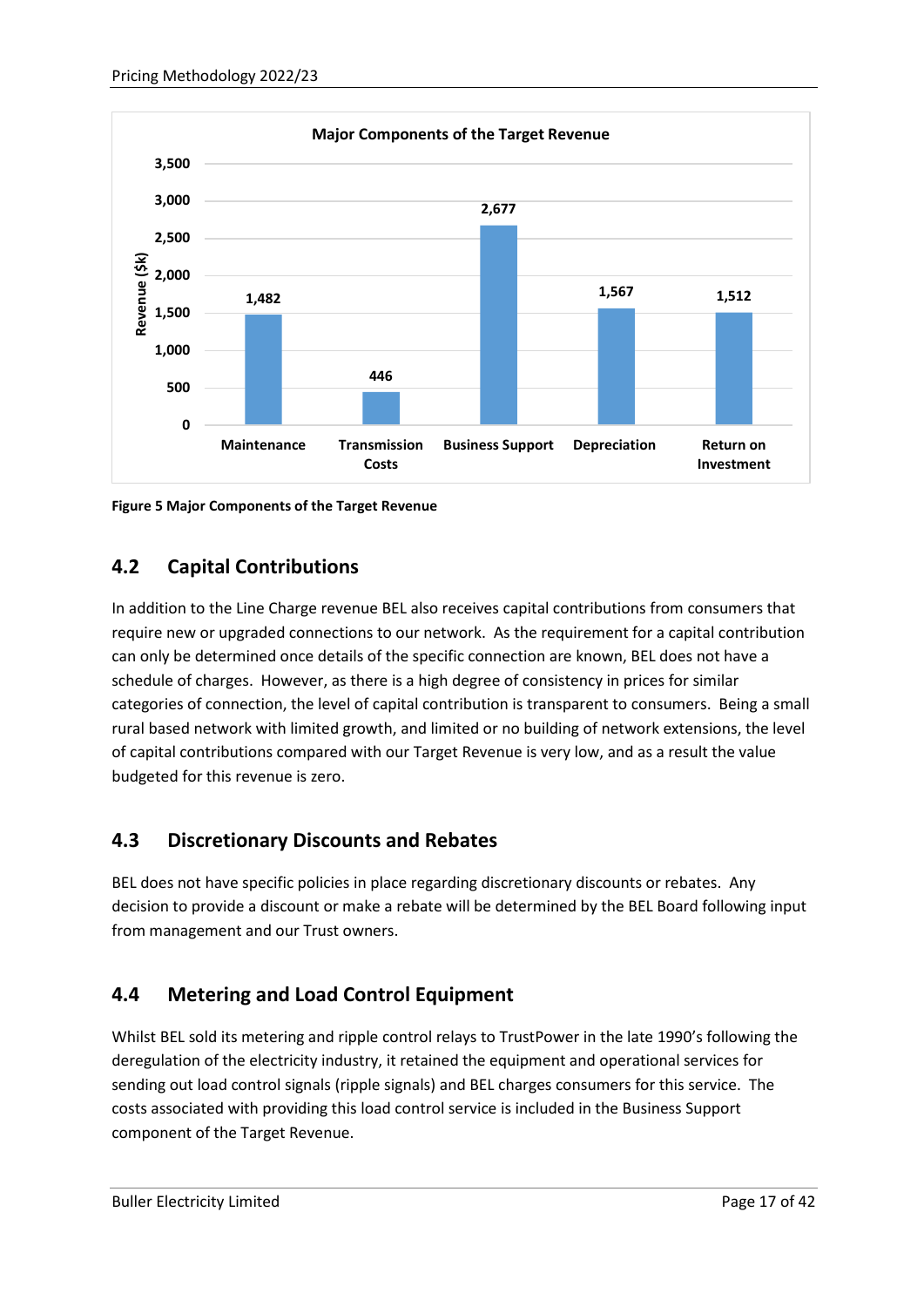# <span id="page-19-0"></span>**5. Price Categories**

Consumer connections are categorised into Price Categories (Electricity Registry Price Categories) which have similar maximum demand, connection capacity, network usage characteristics, and other energy delivery cost drivers in order to simplify the processes of:

- Price-Setting
- Revenue recovery via Retailer Billing
- Administration
- Meeting Regulatory requirements e.g. Low Fixed Charge (LFC) Regulations 2004

The key cost drivers for the supply of electricity to consumers are identified as being maximum demand, connection capacity, connection assets, network usage characteristics and location. For the time being BEL does not take into consideration location in setting Delivery Prices, and as a result the costs associated with locational variation is averaged across BEL's distribution region.

BEL has adopted the standard practice of separating Residential from Commercial/Industrial/ Business (General) connections and the Price Categories listed in [Table 1](#page-19-1) are being used to determine and apply Delivery Prices in 2022/23.

| <b>Price</b><br>Category<br>2022/23 | <b>Price Category / Connection</b><br><b>Description</b> | <b>Anytime Maximum</b><br>Demand (AMD) | No. of<br><b>Connections</b> | <b>Fixed Charge</b><br><b>Type</b> |
|-------------------------------------|----------------------------------------------------------|----------------------------------------|------------------------------|------------------------------------|
| <b>RSU</b>                          | <b>Residential Standard User</b>                         | AMD $\leq 15$ kW                       | 1,484                        | \$/Con/Day                         |
| <b>RLU</b>                          | Residential Low-User                                     | $AMD \leq 15kW$                        | 2,659                        | \$/Con/Day                         |
| G15                                 | <b>General Connection - Small</b>                        | AMD $\leq 15$ kW                       | 408                          | \$/Con/Day                         |
| <b>STL</b>                          | <b>Streetlight Connection</b>                            | $AMD \leq 15kW$                        | 46                           | \$/Con/Day                         |
| G69                                 | <b>General Connection - Medium</b>                       | $69kW \geq AMD > 15kW$                 | 86                           | \$/kW/Day                          |
| <b>DFM</b>                          | Dairy Farm Connection                                    |                                        | 67                           | \$/kW/Day                          |
| <b>GHH</b>                          | General Connection - Large                               | $1,000$ kW $\geq$ AMD $>$ 69kW         | 6                            | \$/kW/Day                          |
| <b>STK</b>                          | Large Industrial Connection                              | $>1,000k$ W                            | 1                            | \$/kW/Day                          |
| <b>Total</b>                        |                                                          |                                        | 4,757                        |                                    |

<span id="page-19-1"></span>**Table 1 Price Categories and Number of Connections (forecast) 2022/23**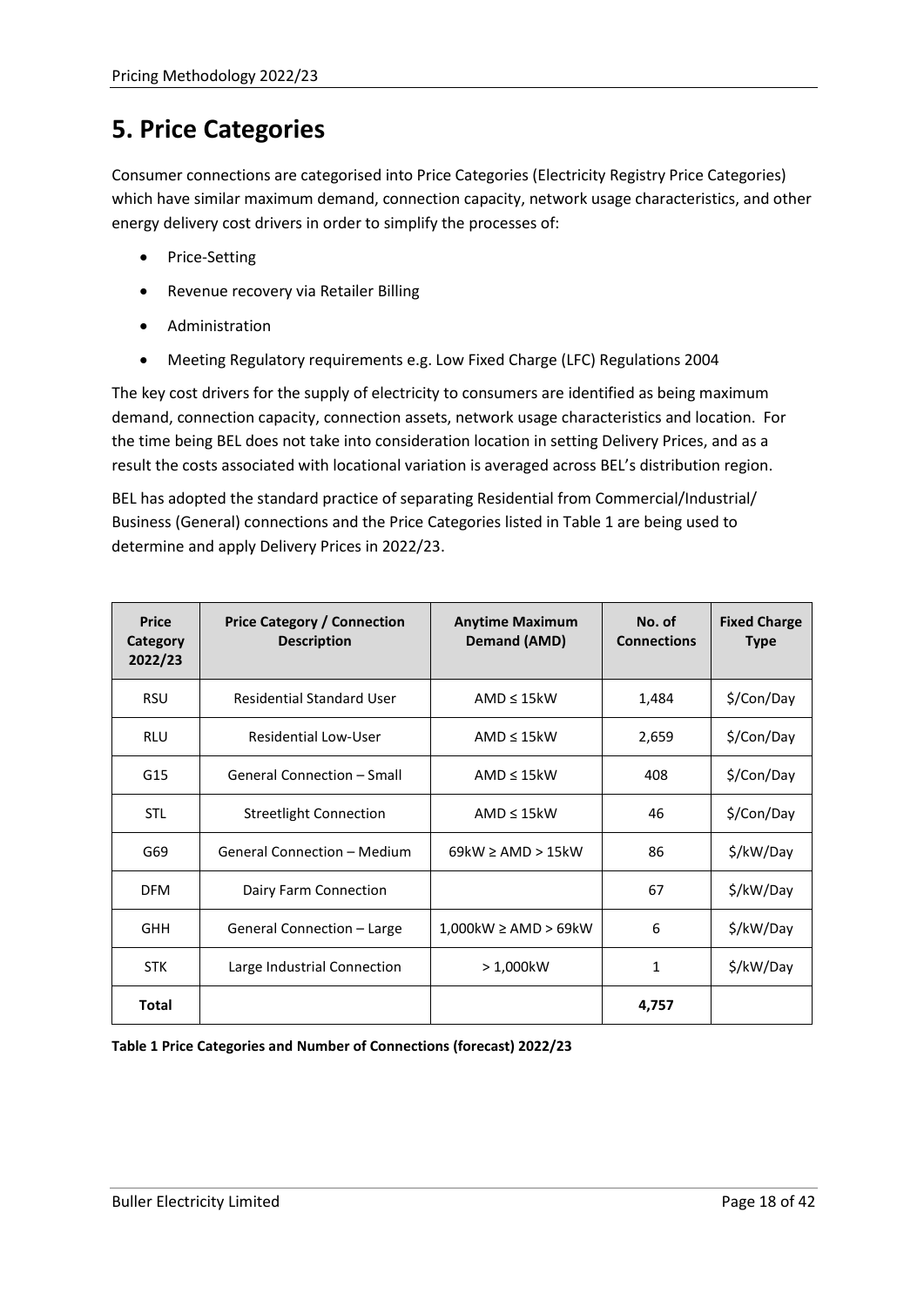#### <span id="page-20-0"></span>**5.1 Residential Connections**

Residential Standard User (RSU) and Residential Low User (RLU) Delivery Prices are set so that a typical connection using 8,000kWh annually would experience the same annual Line Charges on either Standard or Low User prices – as required by the Low Fixed Charge (LFC) Regulations 2004. Consumers using more than 8,000kWh will generally be better off on Residential Standard User pricing, while those using less than 8,000kWh will generally be better off on Residential Low User pricing.

The average Residential consumer connected to the BEL Network uses 5,045kWh annually, and as a result it is expected that most Residential consumers would be better off on Residential Low User pricing. Only connections which are the primary place of residence are eligible for low user pricing.

A recent Amendment<sup>[10](#page-20-2)</sup> to the Electricity Regulations allows Distributors to phase out Residential Low User Pricing from 1 April 2022. The Fixed Daily Charge for these users (previously set at \$0.15/Con/Day) can now be increased by \$0.15 each year for the next 5 years, at which time the Standard User and Low User Residential categories will be amalgamated. BEL is of the view that it is appropriate for us to phase out our pricing to Low Users in this manner and we have decided to implement this option.

### <span id="page-20-1"></span>**5.2 Non-Residential Connections – AMD Based Pricing**

BEL significantly restructured its pricing for Non-Residential connections from 1 April 2021 including the adoption of an Anytime Maximum Demand (AMD) based Pricing Structure. For connections for which a Fixed Capacity Charge (\$/kW/Day) applies the half-hour AMD is used as the Chargeable Capacity rather than the Connection Capacity (design or maximum capacity of the connection) as is most commonly the case for the implementation of distribution pricing in New Zealand.

The Chargeable Capacity is currently reassessed on an annual/bi-annual basis subject to the availability of Smart Meter data, or as otherwise deemed appropriate following an upgrade or material change of use. Chargeable Capacity is determined for the 12-month period ending 31 August and applied for charging at the start of the following financial year (1 April). Full details of our Chargeable Capacity assessment process and our decision to adopt AMD based pricing are provided in our Pricing Policy.

<span id="page-20-2"></span><sup>10</sup>[https://www.legislation.govt.nz/regulation/public/2021/0391/latest/whole.html?search=ts\\_act%40bill%40r](https://www.legislation.govt.nz/regulation/public/2021/0391/latest/whole.html?search=ts_act%40bill%40regulation%40deemedreg_Electricity_resel_25_a&p=1#LMS600815) [egulation%40deemedreg\\_Electricity\\_resel\\_25\\_a&p=1#LMS600815](https://www.legislation.govt.nz/regulation/public/2021/0391/latest/whole.html?search=ts_act%40bill%40regulation%40deemedreg_Electricity_resel_25_a&p=1#LMS600815)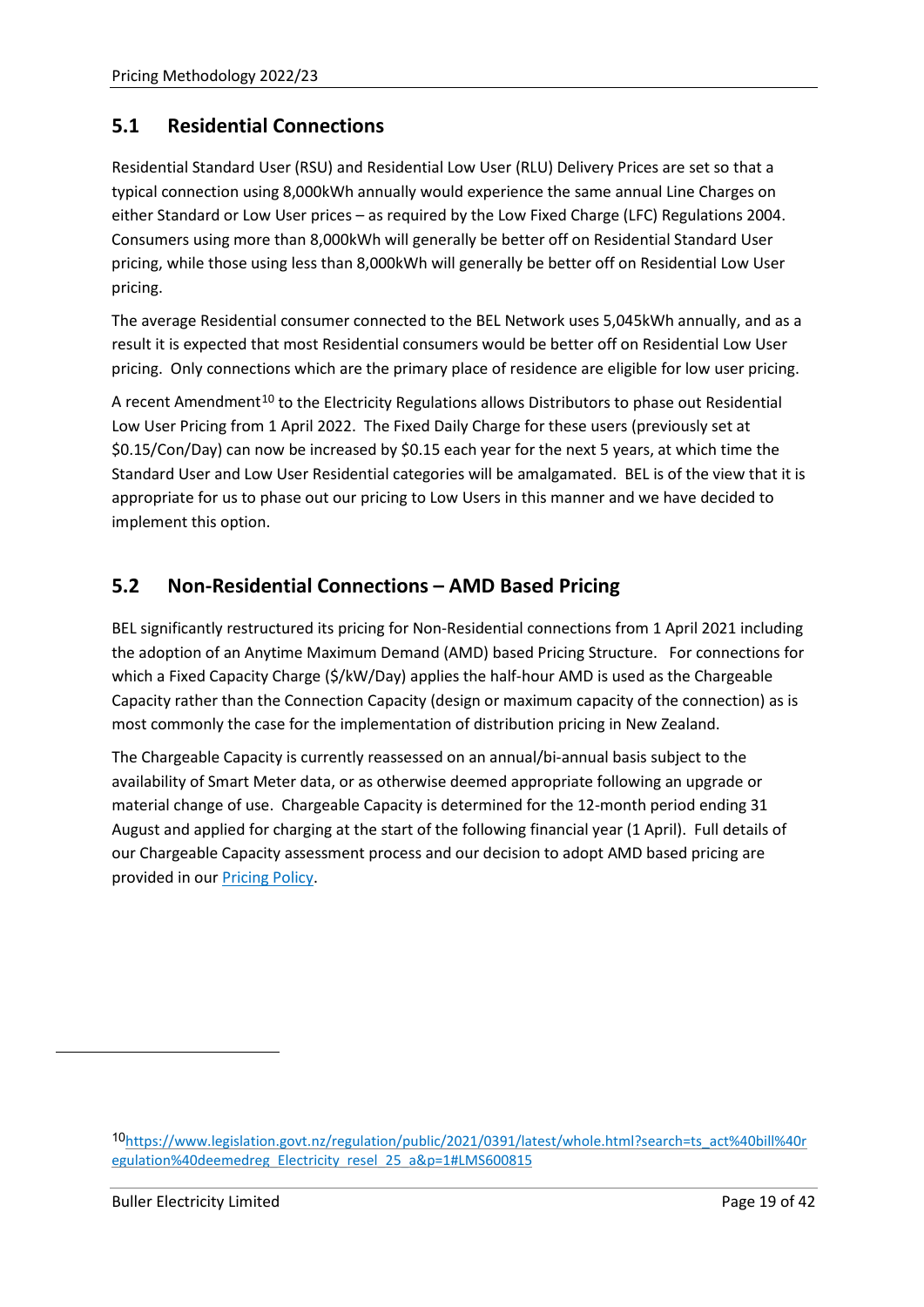#### <span id="page-21-0"></span>**5.3 Temporary Connections**

BEL does not have a specific Price Category for temporary connections as these are treated in the same manner as permanent connections. Temporary supplies are always metered connections. Builders Temporary Supplies (BTS) for the construction of new homes are normally categorised as Residential connections, although some Retailers choose to set these up as General connections during the construction period.

#### <span id="page-21-1"></span>**5.4 Unmetered Connections**

BEL does not have a specific Price Category or pricing for unmetered load. The most significant unmetered load consists of approx. 150 Buller District Council streetlights (recorded in the RAMM streetlight database), which are aggregated onto a single Distributed Unmetered Load (DUML) ICP on the Electricity Registry.

Phone Booths and Cabinets are also unmetered and are charged as General connections on individual ICPs at the standard rates of consumption for these loads.

#### <span id="page-21-2"></span>**5.5 Streetlight Connections**

A new Price Category specifically for Streetlight connections was created at the beginning of the 2021/22 financial year. While the overall proportion of network energy consumption is less than 1% for this Price Category, the specific asset usage and consumption profile warrants a separate pricing for this connection type.

#### <span id="page-21-3"></span>**5.6 Dairy Farm Connections**

A new Price Category specifically for Dairy Farm connections was created for the 2021/22 financial year. BEL has identified Dairy Farm milking sheds as making up a significant proportion of the load on our rural 11kV network (approx. 40%). The vast majority of Dairy Farm connections have a halfhour Anytime Maximum Demand (AMD) greater than 15kW.

#### <span id="page-21-4"></span>**5.7 Irrigation Connections**

BEL does not have a specific Price Category for irrigation load as this type of connection does not represent a significant proportion of the load on our network.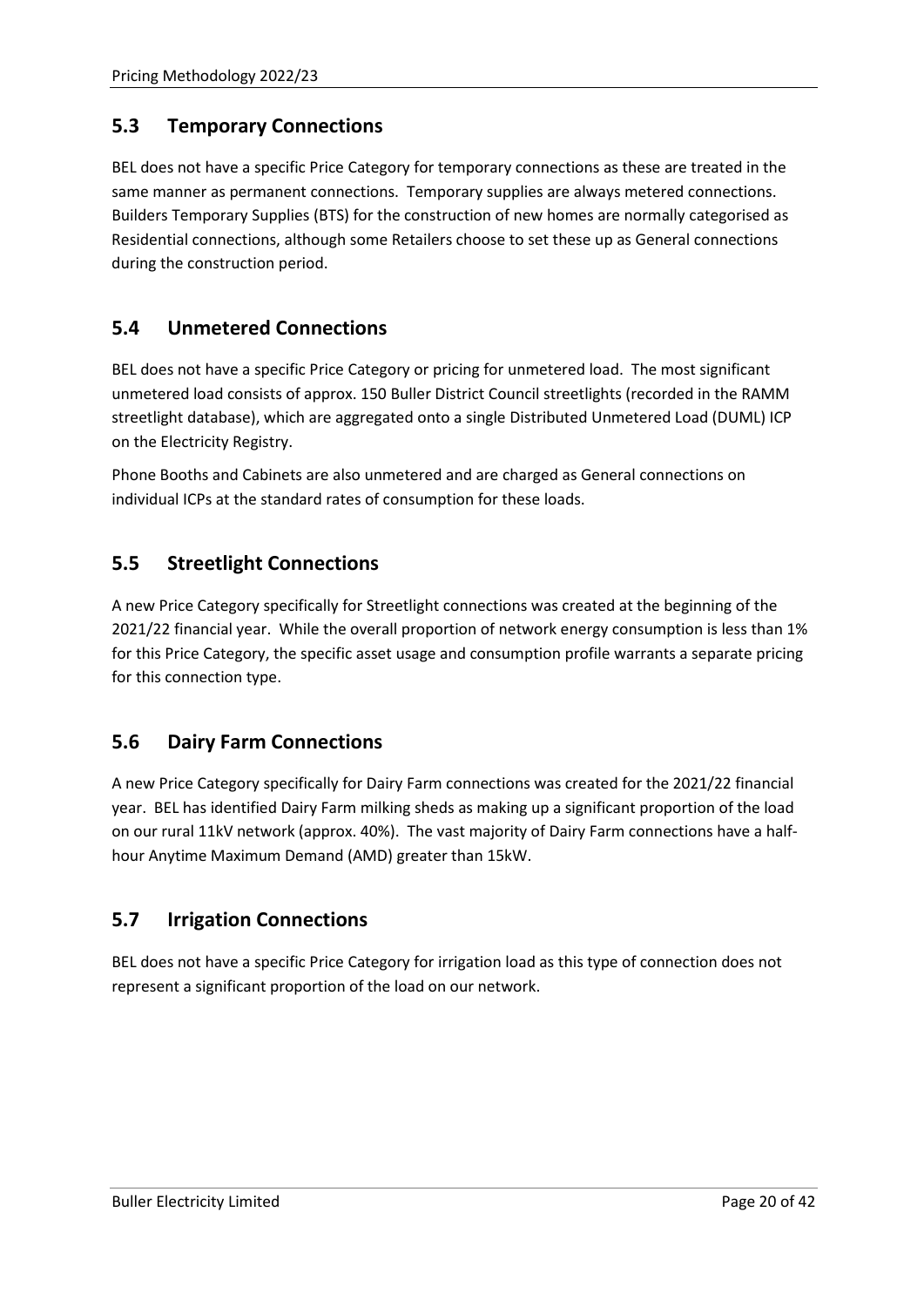# <span id="page-22-0"></span>**6. Price Category Revenue/Cost Allocation**

The Cost Allocation Algorithm allocates the components of the Target Revenue detailed in Section [4](#page-17-2) to the Price Categories. The Allocation Parameters listed in [Table 2](#page-22-2) are used to undertake this allocation as they are considered the most appropriate to provide a Price Category Target Revenue which is cost-reflective and service-based. The Price Category Allocation Parameters which form a part of the Cost Allocation Algorithm are listed in Table 5-7 and are shown graphically in Figure 7.

| <b>Target Revenue Component</b> | <b>Allocation Parameter</b> | Cost ( \$k\$) |
|---------------------------------|-----------------------------|---------------|
| <b>Maintenance</b>              | Asset %                     | 1,482         |
| <b>Transmission Costs</b>       | Energy %                    | 446           |
| <b>Business Support</b>         | Energy %                    | 2,677         |
| <b>Depreciation</b>             | Asset %                     | 1,567         |
| <b>Return on Investment</b>     | Energy %                    | 1,512         |
| <b>Total</b>                    |                             | 7,684         |

<span id="page-22-2"></span>**Table 2 Cost Allocators used to allocate the Target Revenue Components to the Price Categories**

| <b>Parameter</b>    | Input/Output | <b>Description</b>                                   | <b>Section</b> |
|---------------------|--------------|------------------------------------------------------|----------------|
| <b>Connection %</b> | Input        | Number of Connections as a Proportion of the Total   | 6.1            |
| Energy %            | Input        | Energy Consumption as a Proportion of the Total      | 6.2            |
| Asset %             | Output       | Value of Assets Used as a Proportion of the Total    | 6.3            |
| Revenue % / Cost %  | Output       | Revenue/Cost Allocation as a Proportion of the Total | 6.4            |

<span id="page-22-1"></span>**Table 3 Price Category Allocation Parameter Description**

# **6.1 Allocation Parameter – Connection %**

This parameter is the forecast average number of Active connections in each Price Category for the 2022/23 financial year as a proportion of the total number of connections. Due to the static and limited growth of network connections these are taken to be the number of connections as of  $1<sup>st</sup>$ November 2021.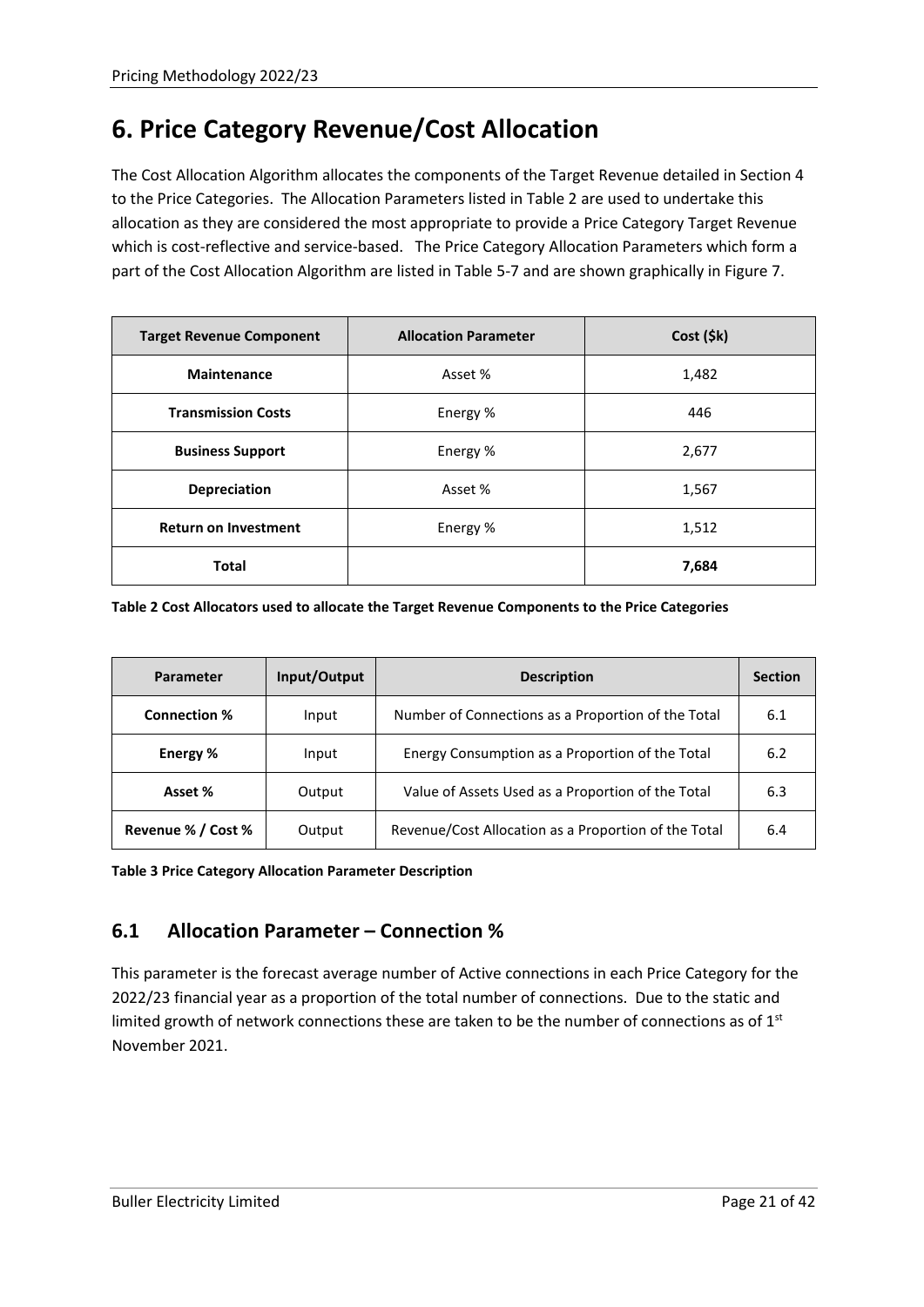| Parameter                | <b>RSU</b> | <b>RLU</b> | G15   | <b>STL</b> | G69   | <b>DFM</b> | <b>GHH</b> | <b>STK</b> | <b>Total</b> |
|--------------------------|------------|------------|-------|------------|-------|------------|------------|------------|--------------|
| Connection (#)           | 1,484      | 2,659      | 408   | 46         | 86    | 67         | 6          | 1          | 4,757        |
| Energy (GWh)             | 9.3        | 11.6       | 4.1   | 0.2        | 5.6   | 4.2        | 4.8        | 9.8        | 49.6         |
| <b>Asset Value (\$k)</b> | 9,647      | 12,488     | 4,114 | 215        | 5,354 | 3,125      | 3,531      | 3,588      | 42,063       |
| Revenue/Cost (\$k)       | 1,568      | 1,989      | 681   | 34         | 911   | 619        | 705        | 1,176      | 7,684        |

**Table 4 Allocation Parameters – Value**

| Parameter             | <b>RSU</b> | <b>RLU</b> | G15  | <b>STL</b> | G69   | <b>DFM</b> | <b>GHH</b> | <b>STK</b> | <b>Total</b> |
|-----------------------|------------|------------|------|------------|-------|------------|------------|------------|--------------|
| <b>Connections %</b>  | 31.2%      | 55.9%      | 8.6% | 1.0%       | 1.8%  | 1.4%       | 0.1%       | 0.0%       | 100%         |
| Energy %              | 18.8%      | 23.4%      | 8.3% | 0.4%       | 11.3% | 8.5%       | 9.7%       | 19.8%      | 100%         |
| Asset %               | 22.9%      | 29.7%      | 9.8% | 0.5%       | 12.7% | 7.4%       | 8.4%       | 8.5%       | 100%         |
| <b>Revenue/Cost %</b> | 20.4%      | 25.9%      | 8.9% | 0.4%       | 11.9% | 8.1%       | 9.2%       | 15.3%      | 100%         |

**Table 5 Allocation Parameters – Percentages**



**Figure 6 Price Category Allocations**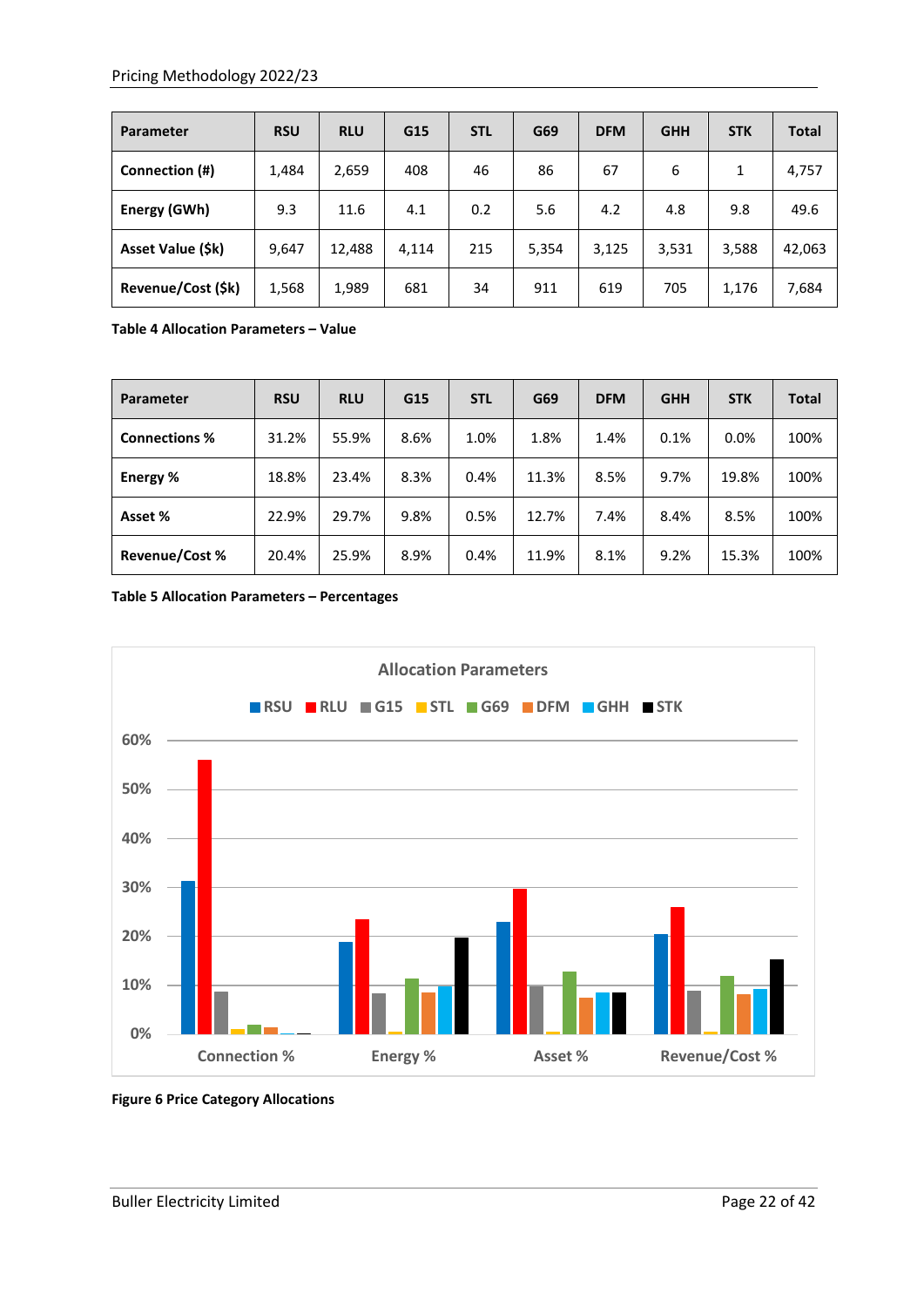#### <span id="page-24-0"></span>**6.2 Allocation Parameter – Energy %**

This parameter is the forecast energy consumption (kWh) in each Price Category for the 2022/23 financial year as a proportion of the total energy consumption. These quantities are estimated using historic Retailer Billing data in conjunction with the forecast number of connections.

#### <span id="page-24-1"></span>**6.3 Allocation Parameter – Asset %**

This parameter is the value of the different network Asset Classes obtained from BEL's Asset Database and the chosen Allocation Parameters are listed i[n Table 6.](#page-24-2) For certain Asset Classes the Energy % Allocation Parameter is modified to account for the extent to which a Price Category makes use of the Asset Class as follows:

- **Zone Substations & 33kV Network** STK is deemed to utilise 33% of these Asset Classes
- **11kV Network –** Not used by Price Categories GHH & STK so they are excluded
- **400V Network**  Not used by Price Categories DFM, GHH & STK so they are excluded

In each case the remaining components of the Energy % Allocation Parameter have been uniformly scaled so that the modified Energy % Allocation Parameter sum to unity. The resulting values of the Allocation Parameters along with the calculated Price Category Asset Value and Asset % are provided in [Table 7.](#page-25-1)

| <b>Asset Class</b>     | <b>Allocation Parameter</b>     | Asset Value (\$k) <sup>1</sup> |  |  |
|------------------------|---------------------------------|--------------------------------|--|--|
| 110kV + GXP Assets     | Energy %                        | 3,143                          |  |  |
| <b>Zone Substation</b> | Energy $% + STK = 33%$          | 2,971                          |  |  |
| <b>33kV Network</b>    | Energy $% + STK = 33%$          | 6,017                          |  |  |
| <b>11kV Network</b>    | Energy % + STK Excluded         | 20,710                         |  |  |
| 400V Network           | Energy % + DFM/GHH/STK Excluded | 6,542                          |  |  |
| <b>SCADA</b>           | Connections %                   | 1,779                          |  |  |
| <b>Generators</b>      | Connections %                   | 901                            |  |  |
| <b>Total</b>           |                                 | 42,063                         |  |  |

<span id="page-24-2"></span>**Table 6 Asset Class, Allocation Parameter and Asset Value**

**<sup>1</sup> Asset Values were last updated for the 2018/19 pricing year**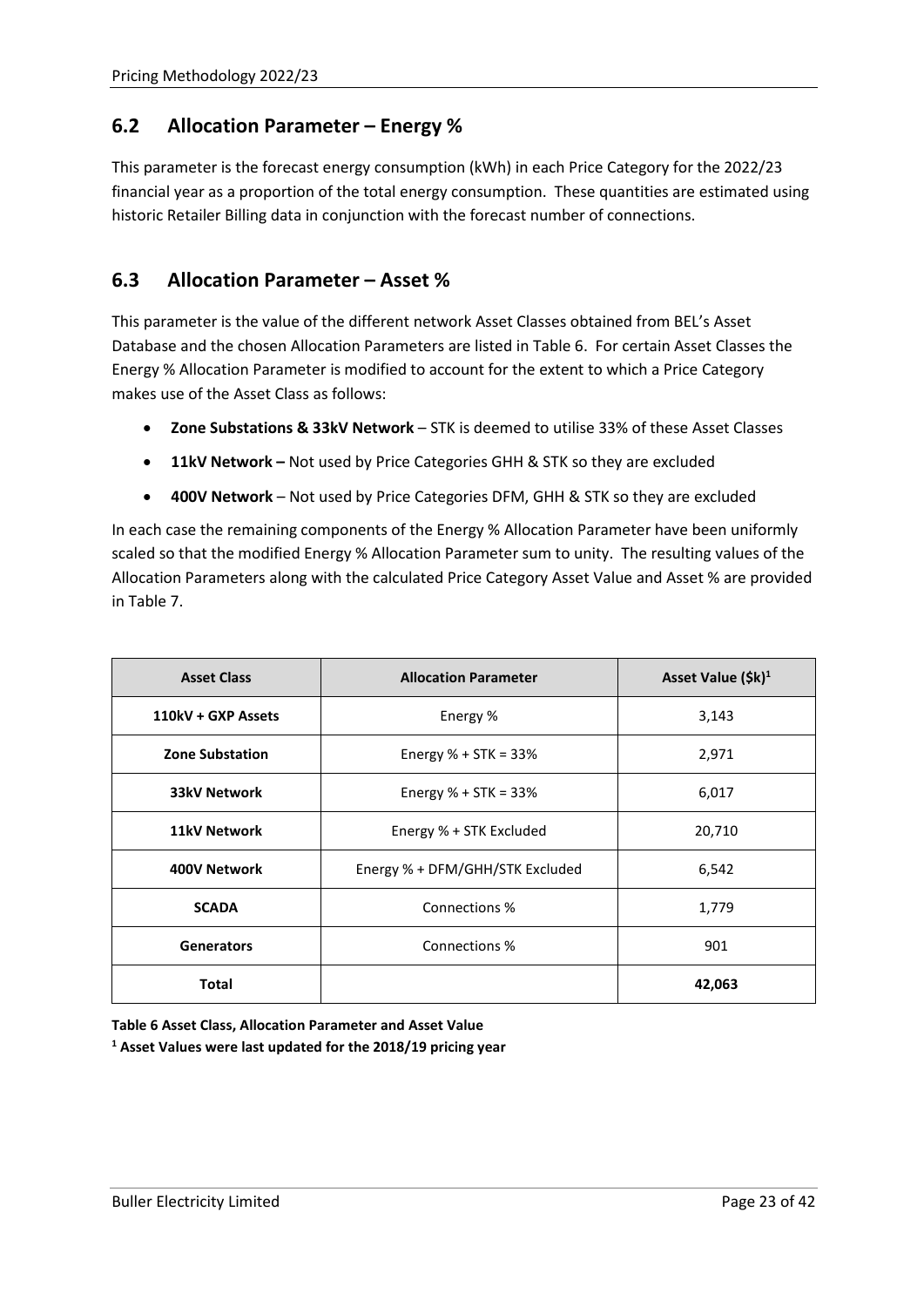| <b>Allocation Parameter</b> | <b>RSU</b> | <b>RSL</b> | G15   | <b>STL</b> | G69   | <b>DFM</b> | <b>GHH</b> | <b>STK</b> | <b>Total</b> |
|-----------------------------|------------|------------|-------|------------|-------|------------|------------|------------|--------------|
| Energy %                    | 18.8%      | 23.4%      | 8.3%  | 0.4%       | 11.3% | 8.5%       | 9.7%       | 19.8%      | 100%         |
| $+$ STK = 33%               | 15.7%      | 19.5%      | 6.9%  | 0.3%       | 9.4%  | 7.1%       | 8.1%       | 33.0%      | 100%         |
| + STK Ex                    | 23.4%      | 29.1%      | 10.3% | 0.5%       | 14.1% | 10.6%      | 12.1%      |            | 100%         |
| + DFM/GHH/STK Ex            | 30.2%      | 37.7%      | 13.3% | 0.6%       | 18.2% |            |            |            | 100%         |
| Asset Value (\$k)           | 9,647      | 12,488     | 4,114 | 215        | 5,354 | 3,125      | 3,531      | 3,588      | 42,063       |
| Asset %                     | 22.9%      | 29.7%      | 9.8%  | 0.5%       | 12.7% | 7.4%       | 8.4%       | 8.5%       | 100%         |

<span id="page-25-1"></span><span id="page-25-0"></span>**Table 7 Modified Energy % Allocation Parameters, Asset Value & Asset %**

#### **6.4 Allocation Parameter – Revenue/Cost %**

The Cost Allocators are applied to the Target Revenue Components (see [Table 2\)](#page-22-2) to obtain Target Price Category Revenue as detailed in [Table 8.](#page-25-2)

| <b>Revenue Component</b>    | <b>RSU</b> | <b>RLU</b> | G15  | <b>STL</b>     | G69   | <b>DFM</b> | <b>GHH</b> | <b>STK</b> | <b>Total</b> |
|-----------------------------|------------|------------|------|----------------|-------|------------|------------|------------|--------------|
| <b>Maintenance</b>          | 340        | 440        | 145  | 8              | 189   | 110        | 124        | 126        | 1,482        |
| <b>Transmission Costs</b>   | 84         | 104        | 37   | $\overline{2}$ | 50    | 38         | 43         | 88         | 446          |
| <b>Business Support</b>     | 502        | 626        | 221  | 11             | 302   | 227        | 259        | 529        | 2,677        |
| <b>Depreciation</b>         | 359        | 465        | 153  | 8              | 199   | 116        | 132        | 134        | 1,567        |
| <b>Return on Investment</b> | 284        | 354        | 125  | 6              | 171   | 128        | 146        | 299        | 1,512        |
| <b>Total</b>                | 1,568      | 1,989      | 681  | 34             | 911   | 619        | 705        | 1,176      | 7,684        |
| Revenue/Cost (%)            | 20.4%      | 25.9%      | 8.9% | 0.4%           | 11.9% | 8.1%       | 9.2%       | 15.3%      | 100%         |

<span id="page-25-2"></span>**Table 8 Allocation of the Target Revenue Components to the Price Categories**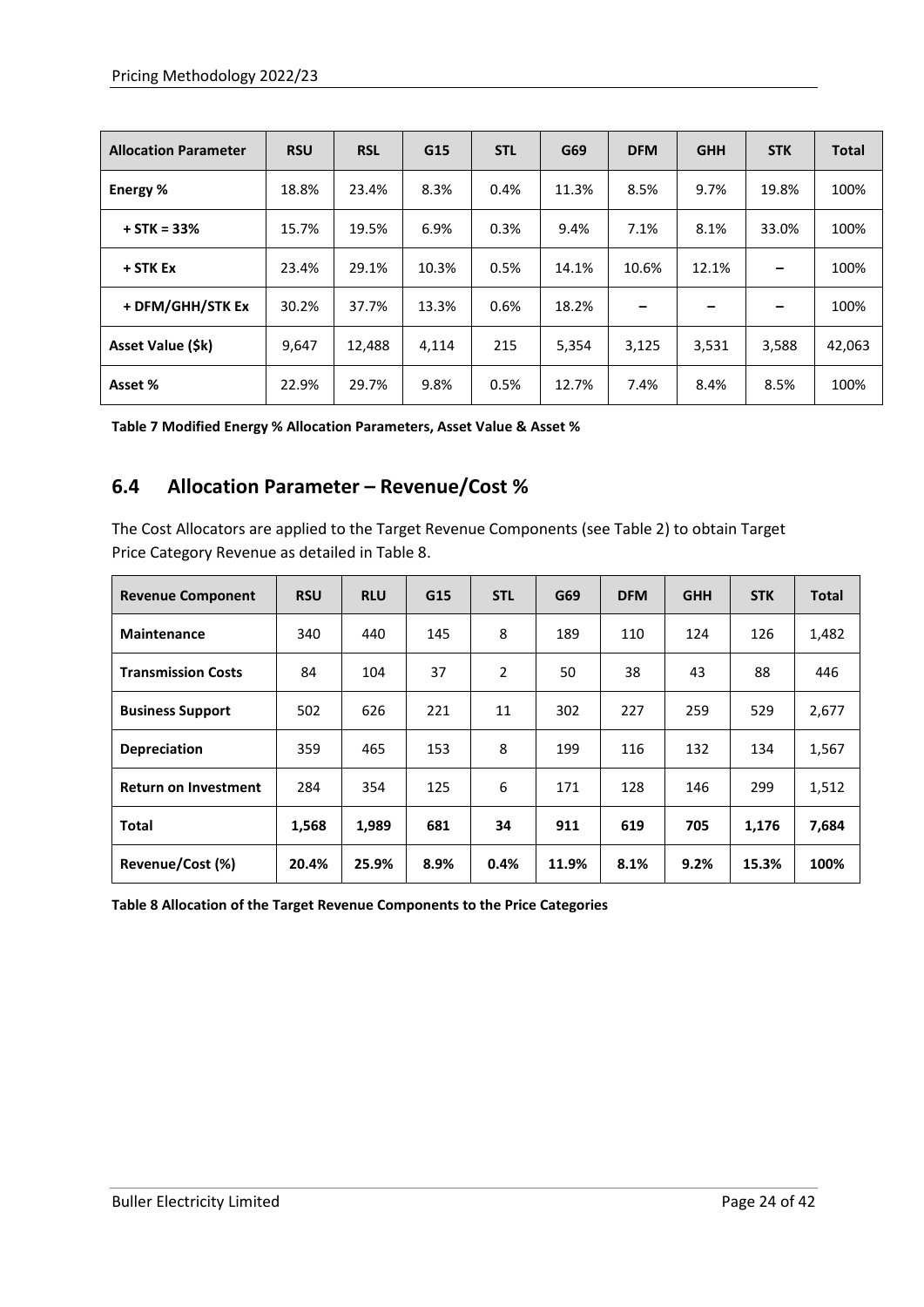# <span id="page-26-0"></span>**7. Price-Structure & Price-Calculation**

This Section firstly documents the Price-Structure on which the Price-Calculation task is performed:

- Fixed Revenue Proportion
- Fixed Charges Price Components
- Variable Charges Volume Price Components

The results of the Price-Calculation and the Forecast Price Category Revenue for the 2022/23 financial year are then presented. A full list of the Price Components which exist in the different Price Categories is provided in Appendix A – Price Schedule.

#### <span id="page-26-1"></span>**7.1 Fixed Revenue Proportion**

BEL has currently settled on an overall Fixed Charge proportion of 50% in each Price Category, and we are of the view that this provides a good balance between fixed and variable charges and is entirely defendable and reasonable. BEL considers that in terms of following Good Electricity Industry Practice, and being a prudent network operator, it is in our interests to maintain incentives for managed water heating load and off-peak network use as per our Pricing Policy.

While the Economic Costs associated with the operation of our network are near zero, the pricing guidelines issued by the Electricity Authority advocate that BEL should collect all Revenue (being entirely made up of Residual Costs) as Fixed Charges. BEL considers this is unrealistic with a maximum possible value for proportion of Fixed Charges being in the range 66-75% if incentives for water heating load and off-peal network usage are to be preserved.

Furthermore, contrary to the Authority's assertion we are of the view that Fixed Charges also incentivise consumers to modify their use of the network due to the step changes which exist at Fixed Charge pricing boundaries. The greater the proportion of Fixed Charges the greater the incentive. We have explained this in detail in our October 2021 Distribution Pricing Consultation Submission $11$ .

# <span id="page-26-2"></span>**7.2 Fixed Charges – Price Components**

#### **Fixed Daily Charge – \$/Con/Day**

Fixed Daily Price Components (\$/Day, \$/ICP/Day or \$/Con/Day) are applied to consumers in Price Categories RSU, RLU, G15 and STL. For Residential Low User consumers (Price Category RLU) the fixed price amount is set at \$0.30/day by the LFC regulations 2004.

<span id="page-26-3"></span><sup>11</sup> <https://www.ea.govt.nz/assets/dms-assets/29/Buller-DP-Practice-Note-submission-2021.pdf>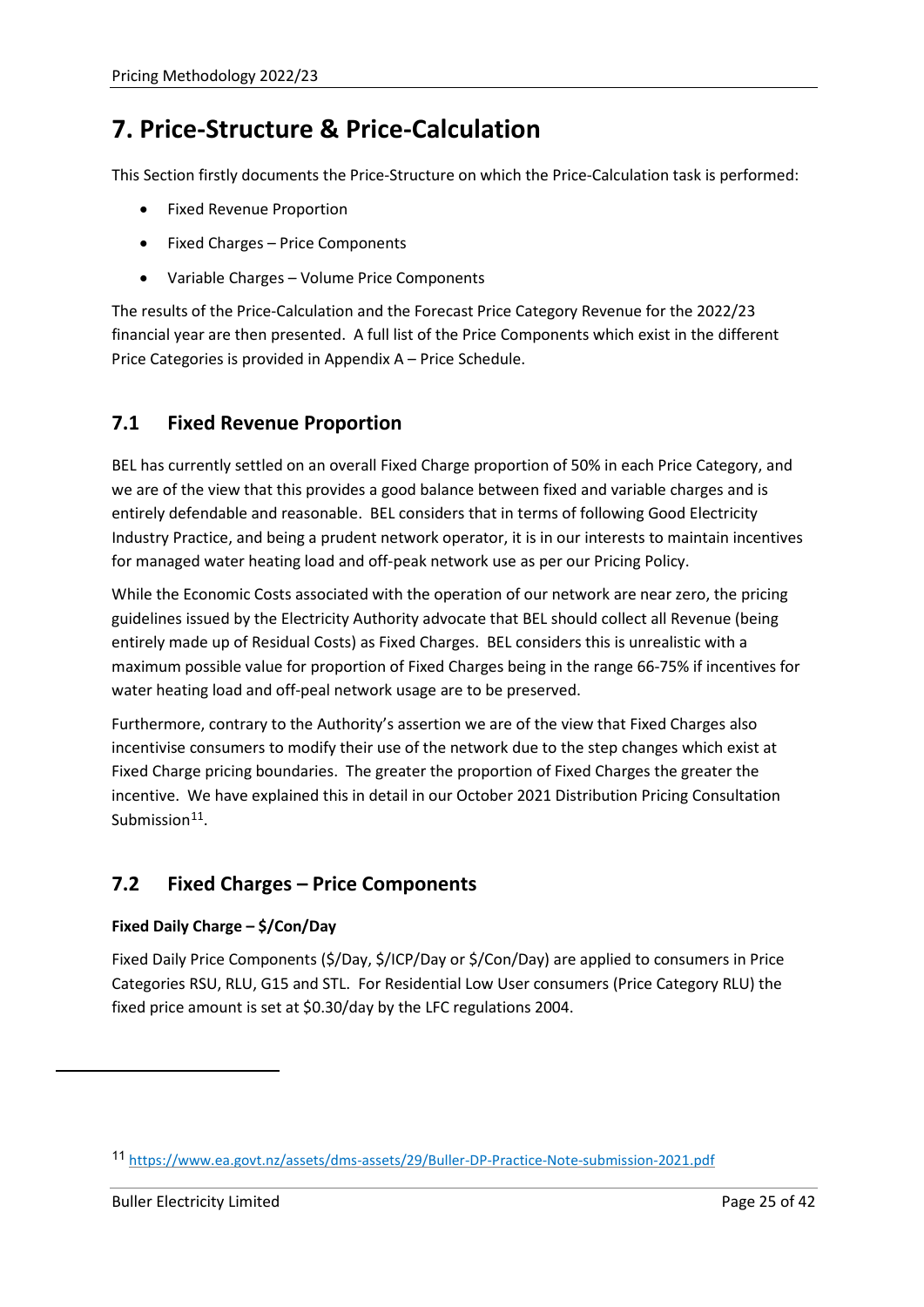#### **Fixed Capacity Charge – \$/kW/Day**

Fixed Capacity Price Components (\$/kW/Day) are applied to consumers in Price G69, DFM, GHH & STK. This is a lagged charge where the Chargeable Capacity is the half-hour Anytime Maximum Demand (AMD) in the previous September to August period e.g. for 2022/23 pricing the relevant period is September 2020 – August 2021. This AMD value is also referred to as Chargeable Capacity as this value is recorded in the Electricity Registry in the Chargeable Capacity of the Pricing section. The Fixed Capacity Charge and the Chargeable Capacity assessment process is fully described in BEL's Pricing Policy available [here.](https://bullerelectricity.co.nz/pricing/)

#### <span id="page-27-0"></span>**7.3 Variable Charges – Volume Price Components**

All consumers are subject to variable price components which are dependent on the energy (kWh) units consumed, as recorded by revenue metering. In each Price Category BEL offers Uncontrolled (24 hour), Controlled (for water heating), Day (7am-11pm) and Night (11pm-7am). In addition, BEL has legacy All Inclusive prices in the Residential Price Categories. Our variable prices are set in a manner to incentivise the use of electricity during off peak times (Night), and to encourage consumers to offer their hot water heating as controllable load.

Historically the differential between BEL's Volume Prices e.g. Uncontrolled/Controlled & Day/Night have been wide and different for each Price Category. Starting from 1 April 2021 the ratios between our Volume Prices have been standardised across all Price Categories and a 3-year plan to reduce the differentials between Volume Prices was put in place.

The Volume Price ratios which apply in 2022/23 are detailed i[n Table 9](#page-27-1) as well as the values we intend to use in 2023/24. The 2022/23 ratios have been applied to all Price Categories except for the Residential Low User category, as compliance with the Low Fixed Charge (LFC) Regulations 2004 requires the ratios for this category to be increased from the standard values.

| #              | <b>Volume Price Ratio</b>    | 2022/23 | 2023/24 |
|----------------|------------------------------|---------|---------|
| 1              | Controlled / Uncontrolled    | 0.625   | 0.750   |
| $\overline{2}$ | All Inclusive / Uncontrolled | 0.925   | 0.950   |
| 3              | Day / Uncontrolled           | 1.150   | 1.100   |
| 4              | Night / Uncontrolled         | 0.460   | 0.550   |
|                | Day / Night                  | 2.500   | 2.000   |

<span id="page-27-1"></span>**Table 9 Standard Variable (Volume/Consumption) Price Ratios**

Given that BEL has a Pricing Strategy which seeks to preserve incentives for managed water heating load and off-peak network consumption the 2023/24 ratios given in [Table 9](#page-27-1) are considered to represent the lowest Volume Price differentials which will satisfy this objective.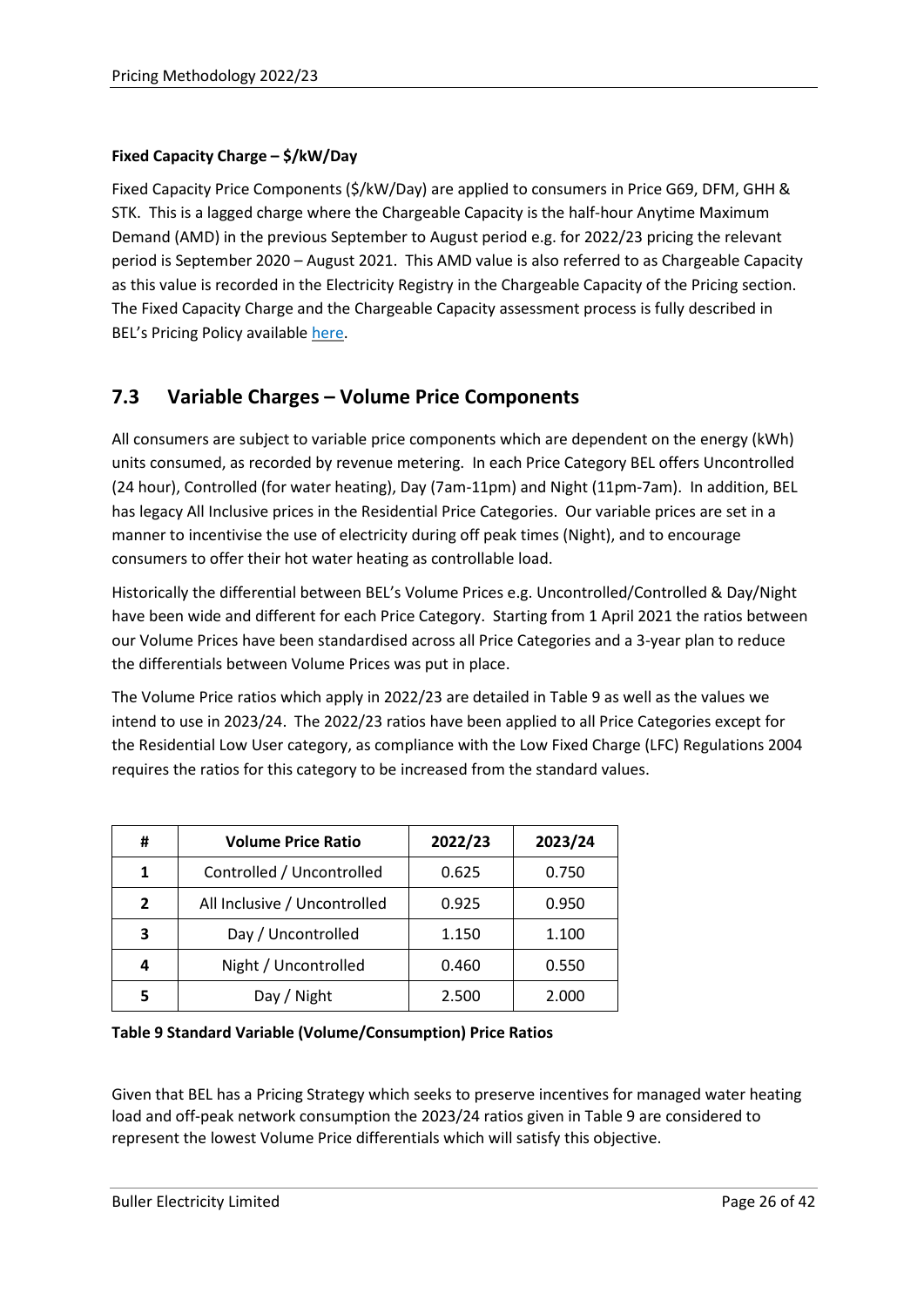#### <span id="page-28-0"></span>**7.4 Power Factor**

BEL currently does not apply a Power Factor charge to any connections. The provision for such a charge exists as part of the Retailer Agreements in place with the Retailers trading on our network.

#### <span id="page-28-1"></span>**7.5 Price-Calculation**

The final step in the Price-Setting process is to determine Delivery Prices – the actual values of the fixed and variable price components – so that that the Target Price Category Revenue and overall Target Revenue are forecast to be recovered. With reference to [Figure 2](#page-12-0) this is the Price-Calculation task of the Price-Setting Methodology.

Given a set of Delivery Prices the Forecast Price Category Revenue can be calculated for each Price Component using appropriate forecasts of the consumer numbers, Chargeable Capacity and energy consumption. BEL's forecasts for 2022/23 take the view that there will be no material increases in energy consumption or consumer numbers.

The previous year's prices are normally used as the initial prices, and these prices are then modified in an iterative manner, with a goal of achieving the best pricing solution subject to a range of criteria including:

- The difference between the Target and Forecast Price Category Revenues
- The split between fixed and variable line charge revenue for each Price Category and for the overall revenue
- Percentage and dollar value allocation of the forecast revenue across the Price Categories
- Overall Price Category revenue impacts, and possibly also the charge impacts at the individual consumer level if deemed necessary
- The percentage change in prices between years
- Compliance of the Residential prices (Price Categories RSU and RLU) with the LFC Regulations 2004

The Price-Calculation task is a relatively simple process if the required price increases are minimal or not required, and increases in complexity the greater the required price increases.

#### <span id="page-28-2"></span>**7.6 Forecast Price Category Revenue**

The Forecast Price Category Revenue and associated pricing statistics for the 2022/23 financial year are summarised in [Table 10.](#page-29-0) The percentage Price Category Revenue forecast & pricing model target for the 2022/23 financial year are given in [Table 11](#page-30-1) and shown graphically in [Figure 7.](#page-29-1) It is noted that there the Fixed Revenue for RLU and STL deviates from the previously mentioned guideline value of 50%. For the Price Category RLU this is essentially required by the LFC Regulations 2004, but this has increased from 8.0% (2021/22) to 15.6% (2022/23). In the case of the Price Category STL a recent LED replacement program has seen the energy consumption drop by approx.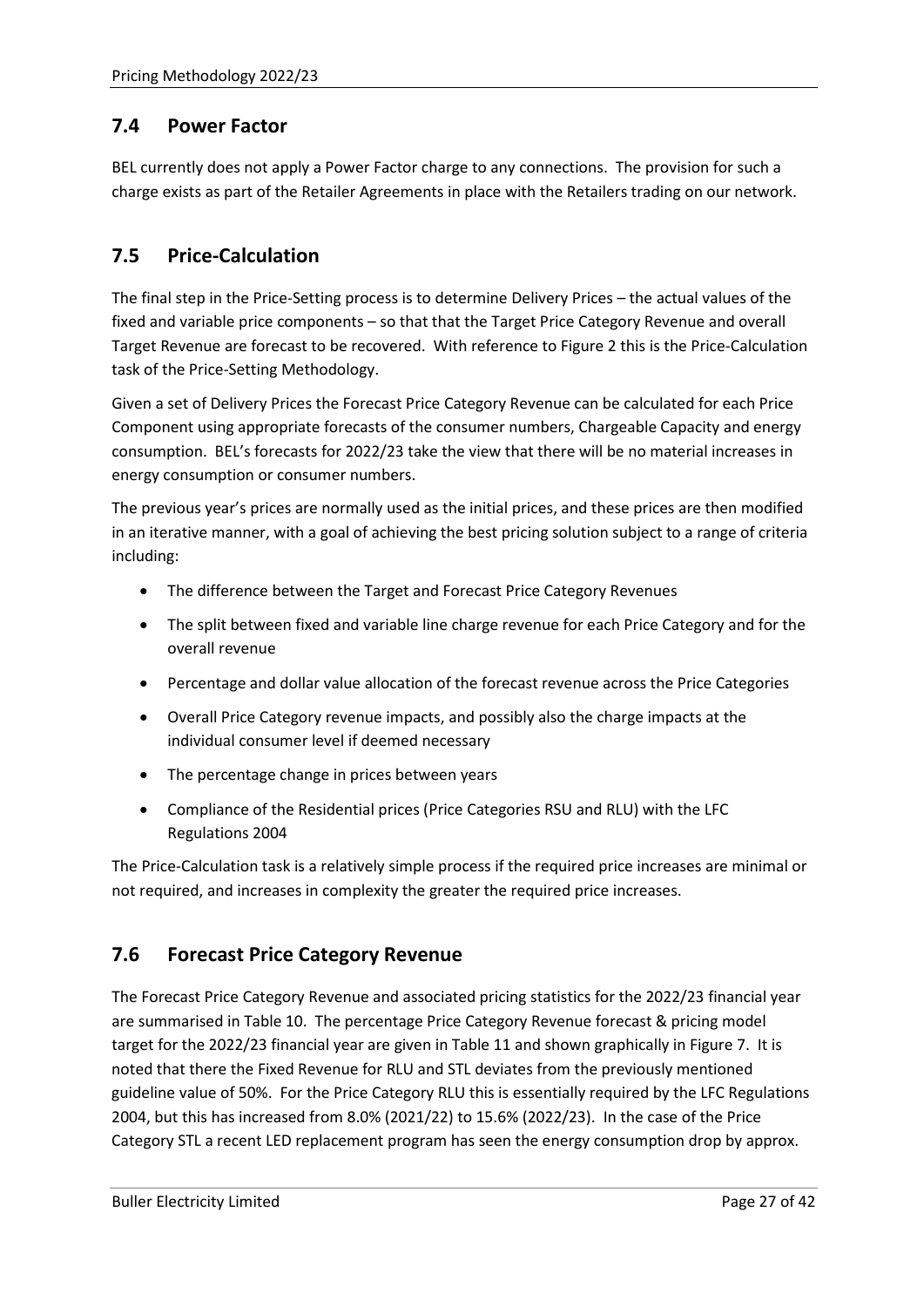50%. In this instance BEL has deemed if appropriate to retain the 2021/22 pricing which results in the proportion of Fixed Charges being above 50%.

The Delivery Prices set for the pricing year from 1 April 2022 are considered cost reflective in terms of the Target and Forecast Price Category Revenue being approximately equal. While [Figure 7](#page-29-1) shows that over/under recoveries exist, the difference between the forecast and target values is considered acceptable.

| <b>Price</b><br>Category | <b>ICPs</b>  | <b>Energy</b><br>(GWh) | Chargeable<br>Capacity<br>(kW) | <b>Fixed</b><br>Revenue<br>(%) | <b>Variable</b><br>Revenue<br>(%) | <b>Fixed</b><br>Revenue<br>(5k) | <b>Variable</b><br>Revenue<br>(5k) | <b>Total</b><br><b>Revenue</b><br>(5k) |
|--------------------------|--------------|------------------------|--------------------------------|--------------------------------|-----------------------------------|---------------------------------|------------------------------------|----------------------------------------|
| <b>RSU</b>               | 1,484        | 9.3                    |                                | 50.0%                          | 50.0%                             | 796                             | 796                                | 1,593                                  |
| <b>RLU</b>               | 2,659        | 11.6                   |                                | 15.6%                          | 84.4%                             | 291                             | 1,573                              | 1,864                                  |
| G15                      | 408          | 4.1                    |                                | 50.0%                          | 50.0%                             | 344                             | 344                                | 688                                    |
| <b>STL</b>               | 46           | 0.2                    |                                | 64.2%                          | 35.8%                             | 38                              | 21                                 | 59                                     |
| G69                      | 86           | 5.6                    | 2,573                          | 50.0%                          | 50.0%                             | 478                             | 477                                | 955                                    |
| <b>DFM</b>               | 67           | 4.2                    | 2,128                          | 50.0%                          | 50.0%                             | 307                             | 307                                | 614                                    |
| <b>GHH</b>               | 6            | 4.8                    | 1,239                          | 50.0%                          | 50.0%                             | 334                             | 334                                | 667                                    |
| <b>STK</b>               | $\mathbf{1}$ | 9.8                    | 2,393                          | 50.0%                          | 50.0%                             | 662                             | 622                                | 1,244                                  |
| <b>Total</b>             | 4,757        | 49.6                   |                                | 41.8%                          | 58.2%                             | 3,210                           | 3,457                              | 7,684                                  |

<span id="page-29-0"></span>**Table 10 Forecast Price Category Statistics for the 2022/23 Financial Year**



<span id="page-29-1"></span>**Figure 7 Price Category Forecast Revenue Percentages 2022/23**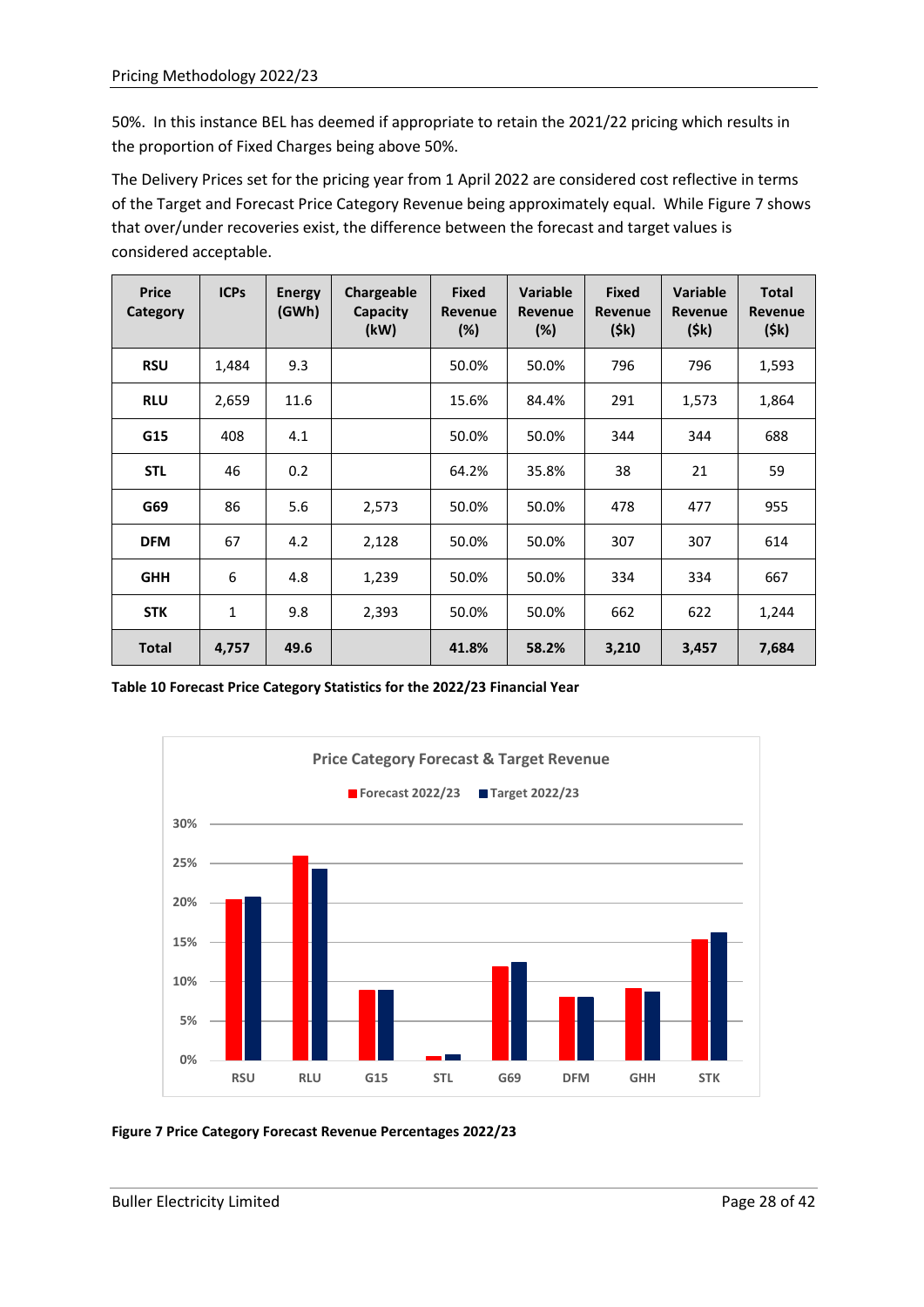| <b>Allocation</b>       | <b>RSU</b> | <b>RLU</b> | G15  | <b>STL</b> | G69   | <b>DFM</b> | <b>GHH</b> | <b>STK</b> |
|-------------------------|------------|------------|------|------------|-------|------------|------------|------------|
| <b>Forecast 2022/23</b> | 20.7%      | 24.3%      | 9.0% | 0.8%       | 12.4% | 8.0%       | 8.7%       | 16.2%      |
| Target 2022/23          | 20.4%      | 25.9%      | 8.9% | 0.4%       | 11.9% | 8.1%       | 9.2%       | 15.3%      |

<span id="page-30-1"></span><span id="page-30-0"></span>**Table 11 Price Category Forecast Revenue Percentages**

# **8.7 Price Category Delivery Price Increases**

The overall increase in Delivery Prices for the Price Categories for the 2022/23 financial year is summarised in [Table 12.](#page-30-2) This is determined by applying 2021/22 and 2022/23 Delivery Prices to the forecast 2022/23 fixed and variable price component quantities e.g. consumer numbers, Chargeable Capacity and energy consumption, and comparing the resulting year on year total Price Category Line Charge Revenue on a percentage change basis. The Line Charge changes determined in this manner reflect the overall average change in the Delivery Prices & Line Charges to consumers in each Price Category.

| <b>Price Category</b> | <b>Description</b>               | <b>Average Overall Change in</b><br><b>Delivery Prices</b> |  |
|-----------------------|----------------------------------|------------------------------------------------------------|--|
| <b>RSU</b>            | <b>Residential Standard User</b> | $-1.6%$                                                    |  |
| <b>RLU</b>            | Residential Low-User             | $+0.9%$                                                    |  |
| G15                   | Small Commercial                 | 0%                                                         |  |
| <b>STL</b>            | Streetlights                     | 0%                                                         |  |
| G69                   | Medium Commercial >15kW          | 0%                                                         |  |
| <b>DFM</b>            | Dairy Farm                       | 0%                                                         |  |
| <b>GHH</b>            | Large Commercial > 69kW          | 0.0%                                                       |  |
| <b>STK</b>            | Large Industrial >1000kW         | 0.0%                                                       |  |
| <b>RSU + RLU</b>      | <b>Overall Residential</b>       | $-0.3%$                                                    |  |
| <b>Total</b>          |                                  | $-0.1%$                                                    |  |

#### <span id="page-30-2"></span>**Table 12 Average Overall Change in Price Category Delivery Prices**

It is noted that:

- BEL's overall forecast Revenue in 2022/23 is the same as the 2021/22 forecast
- Whether or not an individual consumer will experience an increase, decrease, or no change in their Line Charges from year to year depends on the Delivery Prices they are subject to in combination with their electricity usage patterns.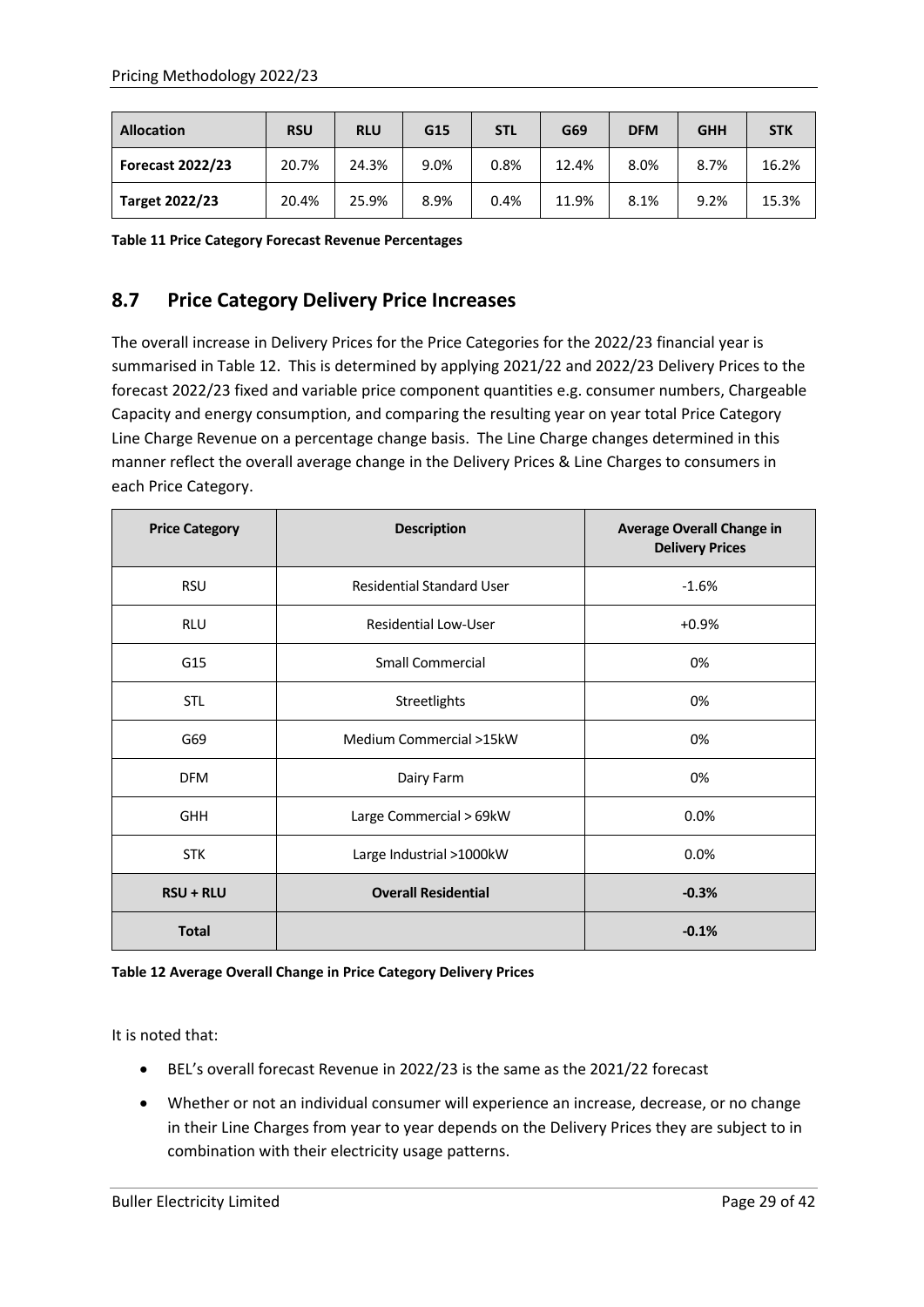# <span id="page-31-0"></span>**Appendix A – Delivery Price Schedule 2022/23**

# **Delivery Price Schedule for Buller Electricity Limited**



This schedule lists the wholesale prices used to charge electricity retailers for the delivery service Buller Electricity Ltd (BEL) provides. This service includes the transmission and distribution of electricity but does not include the cost of the electricity itself. Please refer to your electricity retailer for details of retail electricity prices.

The Price Category and Fixed Capacity Charge associated with Non-Residential connections have been determined using the measured half-hour AMD (kW) during the period September 2020 – August 2021, or as otherwise determined by BEL.

#### **Changes to Residential Low User Pricing**

A recent amendment to the Electricity Regulations allows Distributors to phase out Residential Low User Pricing from 1 April 2022. The Fixed Daily Charge for these users (previously set at \$0.15/Con/Day) can now be increased by \$0.15 each year for the next 5 years, at which time the Standard User and Low User Residential categories will be amalgamated. BEL is of the view that it is appropriate for us to phase out our pricing to Low Users in this manner and we have decided to implement this option.

Consumers that have questions regarding their delivery charges are invited to call Buller Electricity on (03) 788 8171, or email [energy@bullernetwork.co.nz.](mailto:energy@bullernetwork.co.nz)

| <b>Residential Price Categories</b>           |        |            |  |
|-----------------------------------------------|--------|------------|--|
| Standard Users - Number of Connections: 1,484 |        |            |  |
| Fixed - Daily Charge                          | 1.4700 | \$/Con/Day |  |
| Variable - Uncontrolled Volume                | 0.0918 | \$/kWh     |  |
| Variable - Controlled Volume                  | 0.0574 | \$/kWh     |  |
| Variable - All Inclusive Volume               | 0.0849 | \$/kWh     |  |
| Variable – Day Volume                         | 0.1056 | \$/kWh     |  |
| Variable - Night Volume                       | 0.0422 | \$/kWh     |  |
| Low Users - Number of Connections: 2,659      |        |            |  |
| Fixed - Daily Charge                          | 0.3000 | \$/Con/Day |  |
| Variable - Uncontrolled Volume                | 0.1432 | \$/kWh     |  |
| Variable – Controlled Volume                  | 0.1074 | \$/kWh     |  |
| Variable - All Inclusive Volume               | 0.1360 | \$/kWh     |  |
| Variable – Day Volume                         | 0.1718 | \$/kWh     |  |
| Variable - Night Volume                       | 0.0501 | \$/kWh     |  |



# **Non-Residential Price Categories General Small – AMD ≤ 15kW – Number of Connections: 408** Fixed – Daily Charge 2.3100 \$/Con/Day Variable – Uncontrolled Volume 0.1078 \$/kWh Variable – Controlled Volume 0.0674 \$/kWh Variable – Day Volume 0.1240 \$/kWh Variable – Night Volume 0.0496 \$/kWh **Streetlights – Number of Connections: 46** Fixed – Daily Charge 2.2500 \$/Con/Day Variable – Streetlight Volume 0.1055 \$/kWh **General Medium – AMD >15kW – Number of Connections: 84** Fixed – Capacity Charge **0.5089** \$/kW/Day Variable – Uncontrolled Volume 0.0873 \$/kWh Variable – Controlled Volume 0.0546 \$/kWh Variable – Day Volume 0.1004 \$/kWh Variable – Night Volume 0.0402 \$/kWh **Dairy Farms – Number of Connections: 67** Fixed – Capacity Charge **0.3950** \$/kW/Day Variable – Uncontrolled Volume 0.0832 \$/kWh Variable – Controlled Volume 0.0520 \$/kWh Variable – Day Volume 0.0957 \$/kWh Variable – Night Volume 0.0383 \$/kWh **General Large – AMD > 69kW – Number of Connections: 6** Fixed – Capacity Charge **1.1388 Example 2.7375** \$/kW/Day Variable – Uncontrolled Volume 0.0725 \$/kWh Variable – Day Volume 0.0834 \$/kWh

#### **Notes**

- AMD Anytime Maximum Demand
- All delivery prices exclude GST
- Day Period of Day/Night: 7:00am 11:00pm

Variable – Night Volume 0.0334 \$/kWh

• Night Period of Day/Night: 11:00pm – 7:00am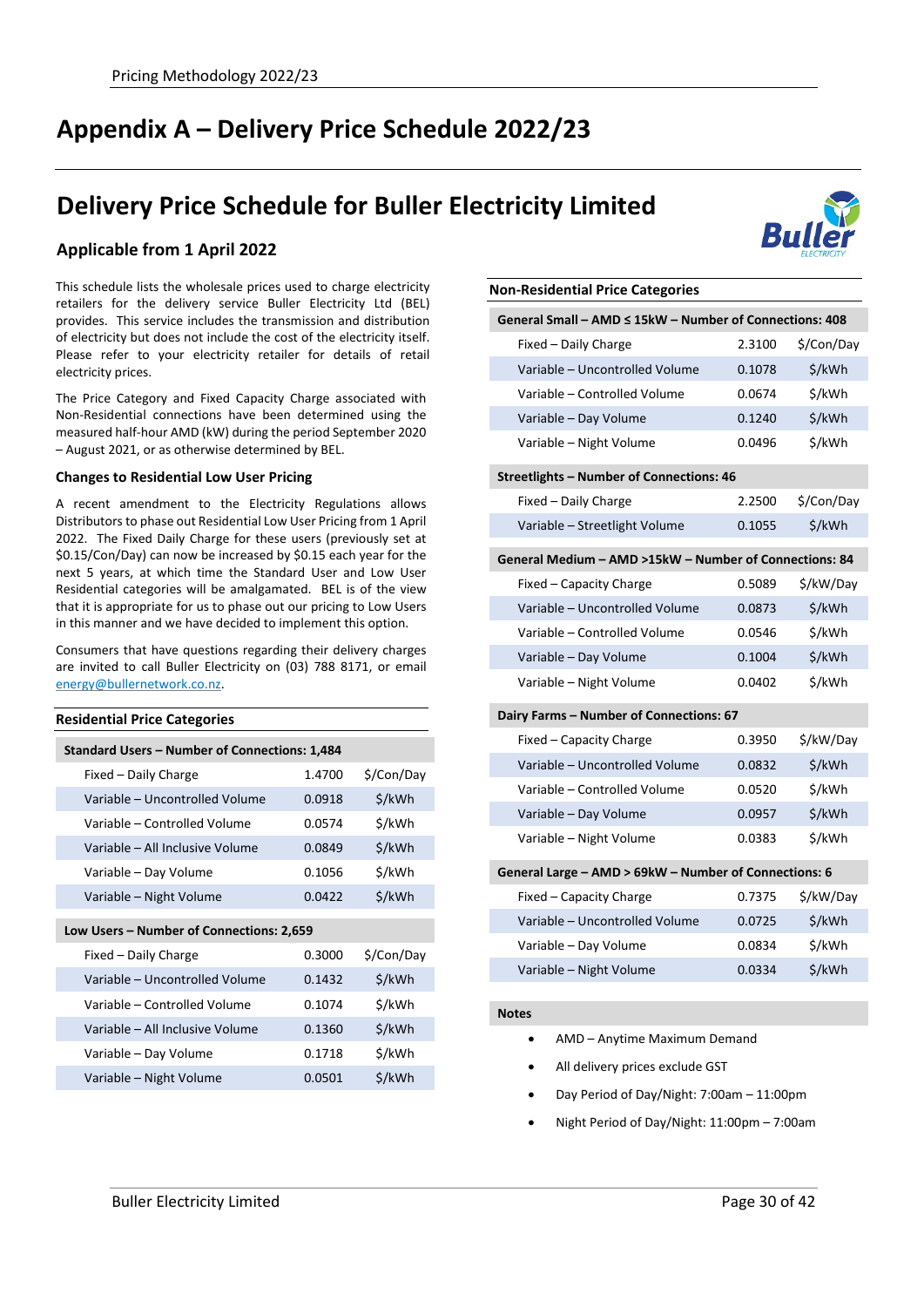# <span id="page-32-0"></span>**Appendix B – Distribution Pricing Principles**

This Appendix outlines and comments on the aspects of our Pricing Methodology that relate to the regulatory requirements of the Electricity Authority's Pricing Principles and the Commerce Commission's Information Disclosure requirements.

The then Electricity Commission published a set of pricing principles in February 2010, together with information disclosure guidelines. The principles-based approach to distribution pricing encourages all Distributors to conduct their pricing in a similar way. The Authority inherited these principles and guidelines on its establishment in November 2010. It has recently revised the principles, replaced the guidelines with practice notes, and introduced a scorecard approach to assess distributor pricing and pricing development.

# <span id="page-32-1"></span>**B.1 Electricity Authority Pricing Principles**

The Commerce Commission Information Disclosure Determination (IDD) requires EDB's in their Pricing Methodologies to –

*"Demonstrate the extent to which the pricing methodology is consistent with the pricing principles and explain the reasons for any inconsistency between the pricing methodology and the pricing principles."*

The Electricity Authority Distribution Pricing Principles<sup>[12](#page-32-2)</sup> were updated in June 2019 and are as follows:

| a)           |                                                                                                                                                           | Prices are to signal the economic costs of service provision, including by:                                   |  |  |  |  |
|--------------|-----------------------------------------------------------------------------------------------------------------------------------------------------------|---------------------------------------------------------------------------------------------------------------|--|--|--|--|
|              | i.                                                                                                                                                        | being subsidy free (equal to or greater than avoidable costs, and less than or equal<br>to standalone costs); |  |  |  |  |
|              | ii.                                                                                                                                                       | reflecting the impacts of network use on economic costs;                                                      |  |  |  |  |
|              | iii.                                                                                                                                                      | reflecting differences in network service provided to (or by) consumers; and                                  |  |  |  |  |
|              | iv.                                                                                                                                                       | encouraging efficient network alternatives.                                                                   |  |  |  |  |
| $\mathbf{b}$ | Where prices that signal economic costs would under-recover target revenues, the<br>shortfall should be made up by prices that least distort network use. |                                                                                                               |  |  |  |  |
| C)           | Prices should be responsive to the requirements and circumstances of end users by<br>allowing negotiation to:                                             |                                                                                                               |  |  |  |  |
|              | i.                                                                                                                                                        | Reflect the economic value of services; and                                                                   |  |  |  |  |

<span id="page-32-2"></span><sup>12</sup> [https://www.ea.govt.nz/assets/dms-assets/25/25436Distribution-pricing-More-efficient-distribution-prices-](https://www.ea.govt.nz/assets/dms-assets/25/25436Distribution-pricing-More-efficient-distribution-prices-Principles-and-practice.pdf)[Principles-and-practice.pdf](https://www.ea.govt.nz/assets/dms-assets/25/25436Distribution-pricing-More-efficient-distribution-prices-Principles-and-practice.pdf)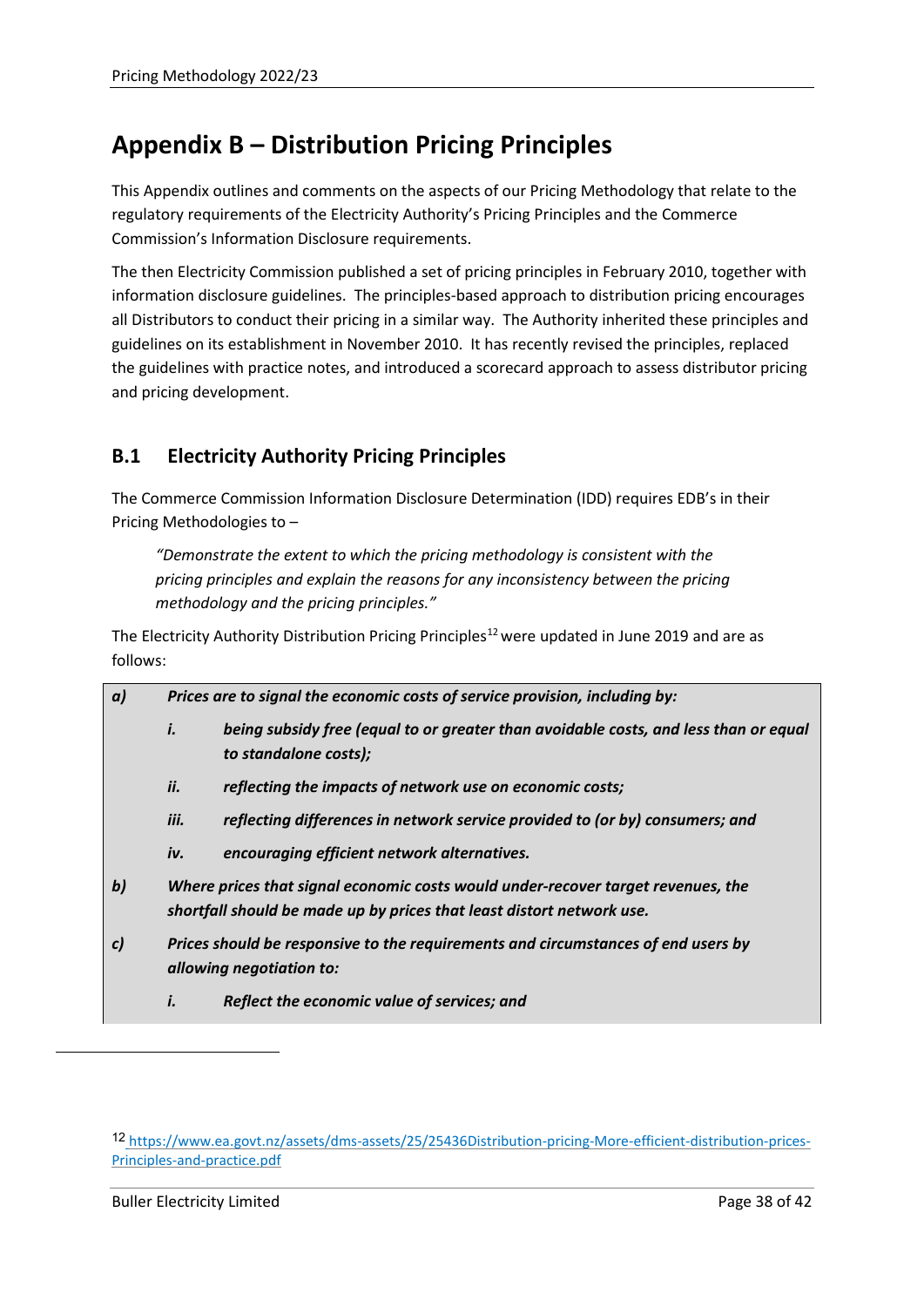#### *ii. Enable price/quality trade-offs.*

#### *d) Development of prices should be transparent and have regard to transaction costs, consumer impacts, and uptake incentives.*

The following Sections provide comments on the alignment of our Pricing Methodology with the Pricing Principles.

# <span id="page-33-0"></span>**B.2 Principle (A) – Signalling Economic Cost**

| a) | Prices are to signal the economic costs of service provision, including by: |                                                                                                               |  |
|----|-----------------------------------------------------------------------------|---------------------------------------------------------------------------------------------------------------|--|
|    | i.                                                                          | being subsidy free (equal to or greater than avoidable costs, and less than or equal<br>to standalone costs); |  |
|    | ii.                                                                         | reflecting the impacts of network use on economic costs;                                                      |  |
|    | iii.                                                                        | reflecting differences in network service provided to (or by) consumers; and                                  |  |
|    | iv.                                                                         | encouraging efficient network alternatives.                                                                   |  |

#### *Principle a) – i*

BEL considers that our prices are subsidy-free in the sense that our costs are allocated to Price Categories using the Cost Allocation Algorithm, and the Target Price Category Revenue is approximately recovered from each Price Category using appropriate set Delivery Prices.

It is noted that the term subsidy-free is used here in the context that costs are averaged over all consumers in a Price Category. Our current pricing implementation does not attempt to account for specific locational factors and the associated network costs for consumers in different areas, or the age of an individual consumers supply when determining network charges. In this regard there may be elements of price discrimination and/or mis-priced risks, the most significant perhaps being that between urban and rurally located consumers.

BEL has established that the incremental costs (economic costs) incurred in supplying another unit of electricity is close to zero in most cases, and our signalling prices and associated Signalling Revenue are zero.

Standalone cost is the consumers next best alternative to connection to BEL's distribution network. The primary options available for network bypass is using small-scale PV solar plus battery solutions for those with low electricity requirements, and diesel generation for larger consumers.

#### *Principle a) – ii*

While our economic costs are near zero, we nonetheless have historically, and continue, to provide consumers with price signals at the periods of highest network demand when use of the network is most likely to result in future incremental costs. This is in the form of: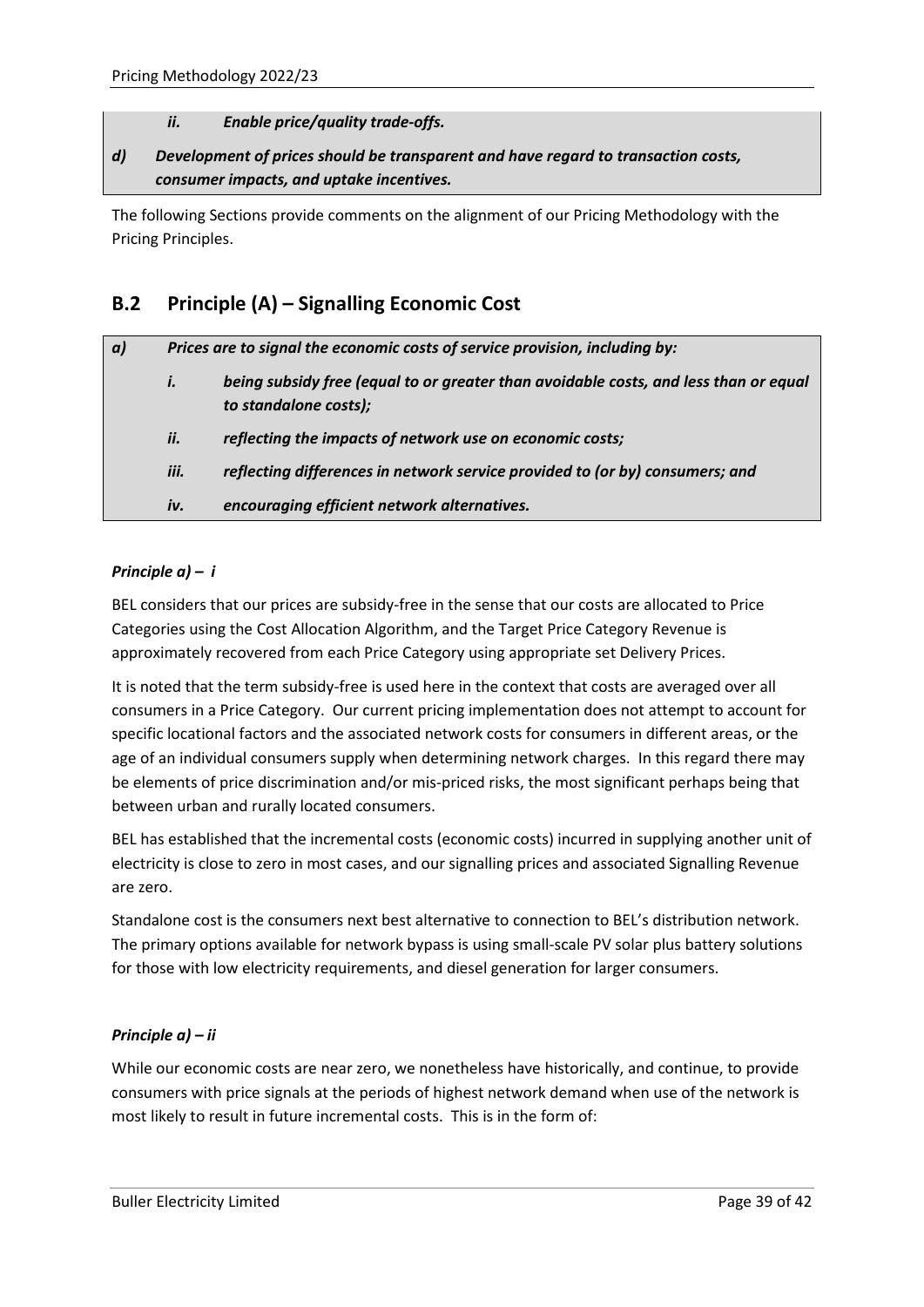- Lower prices for controllable and night-time loads which incentivises movement of load away from the periods of high network demand
- Fixed capacity-based charges for all connections (either \$/Day or \$/kW/Day) which incentivises consumers to reduce their contribution to the local and overall network Any-Time Maximum Demand. While consumers are not charged directly for their contribution to the network Coincident Any-Time Maximum Demand (CAMD) or the Regional Coincident Peak Demand (RCPD), these cost drives are well approximated by the contribution to total energy consumption (at the Price Category level) in the Cost Allocation task of the Price-Setting Methodology as they influence the Target Price Category Revenue on a lagged basis. Any growth in Price Category CAMD and RCPD results in higher relative prices and charges to the Price Category (and associated consumers) in the future.

#### *Principle a) – iii*

The nature of interconnected distribution networks, where the assets and costs are shared by all for collective benefit, is that in most cases consumers are unable to individually select their level of service. The primary exceptions to this are the:

- Demand/Capacity service as larger consumers pay higher capacity based fixed charges (\$/Day or \$/kW/Day)
- Controlled load service where the consumer offers their hot water heating for BEL to control in exchange for lower variable consumption prices associated with this load

In terms of fault repair and restoration following widespread power outages our objective is to minimise the extent of the disruption to our consumers, subject to the physical resources available to do this work at the time. An inherent by-product of this equation is that in general terms larger consumers will be restored prior to smaller consumers if/when/where this becomes a matter of resource allocation. Furthermore, it takes longer to find, repair and restore faults in rural areas compared with urban areas. This is viewed by BEL as another aspect of the inherent price-quality trade-off which exists on our network.

#### *Principle a) – iv*

When prices are above the standalone cost for particular consumers, a situation is created where the possibility of inefficient alternatives to existing infrastructure arises. Given that BEL's services are currently priced below that of the equivalent standalone alternative in most cases we are of the view that our pricing does not currently encourage inefficient network alternatives.

While the uptake of small-scale distributed generation (primarily PV solar) in our region remains very limited, as the relative cost of PV solar and other emerging technologies drops, more economic alternatives may arise. In the medium term, BEL intends to consider options for encouraging alternative supply when that is efficient.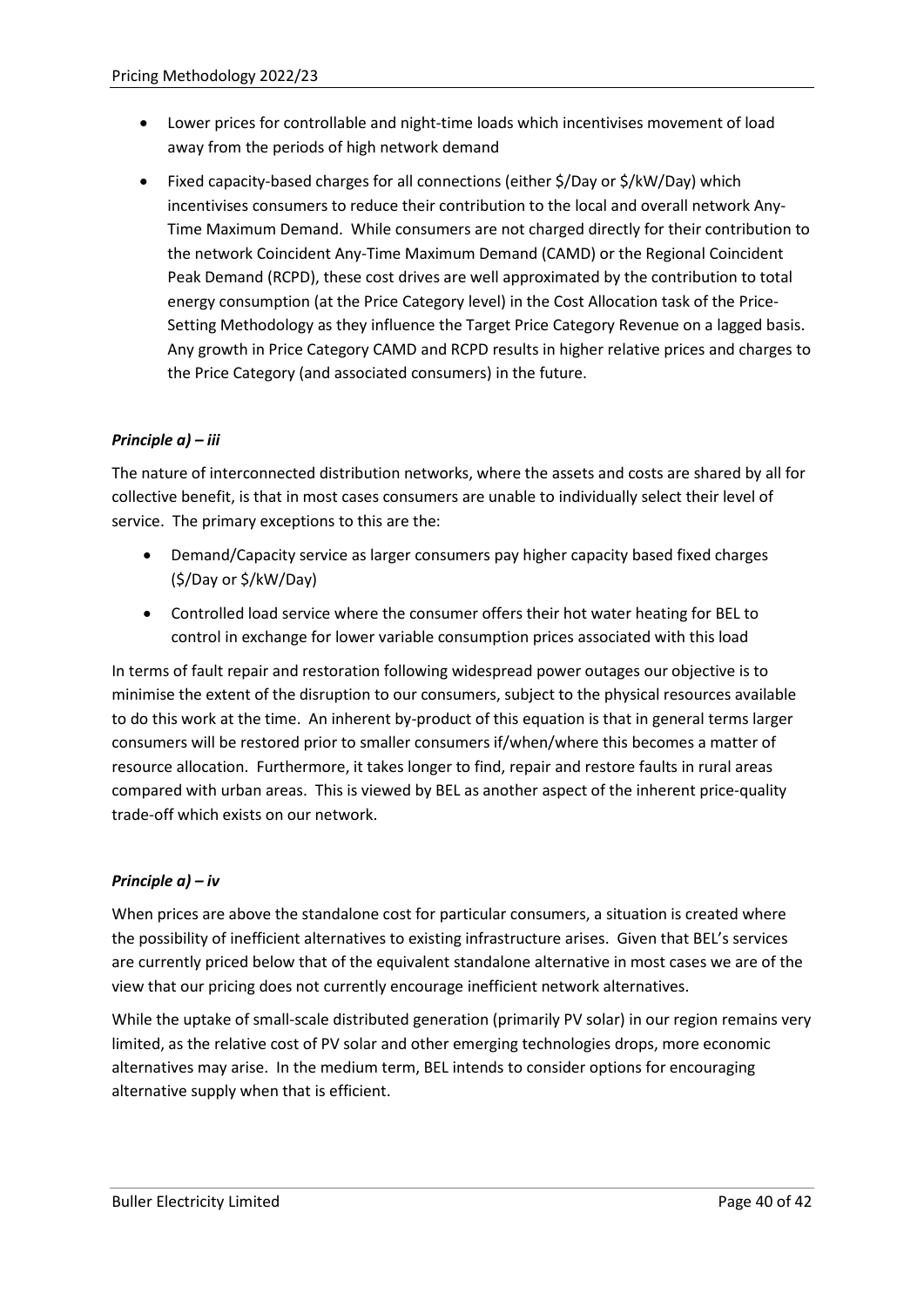### <span id="page-35-0"></span>**B.3 Principle (B) – Allocation of Residual Costs**

#### *b) Where prices that signal economic costs would under-recover target revenues, the shortfall should be made up by prices that least distort network use.*

We are of the view that our current allocation of residual costs creates the least possible distortion of network use given:

- We currently have a 50% Fixed Revenue proportion excluding the Price Categories which are fixed charge constrained. While the LFC Regulations 2004 are clearly a material constraint in this area it is recognised that starting from 1 April 2022 BEL intends to phase out Low User Pricing as provided for in the recent LFC Regulations 2004 Amendment.
- Our existing policy to not increase the Fixed Revenue proportion in any Price Category to be greater than 50% with the existing exception of Streetlight connections
- Revenue collected via Fixed Price Components (\$/Con/Day or \$/kW/Day) are less likely to create distortion in network use as they are less demand responsive than other measures

### <span id="page-35-1"></span>**B.4 Principle (C) – Responsiveness to End Users**

| C) | Prices should be responsive to the requirements and circumstances of end users by<br>allowing negotiation to: |                                             |  |  |
|----|---------------------------------------------------------------------------------------------------------------|---------------------------------------------|--|--|
|    | $\mathbf{I}$ .                                                                                                | Reflect the economic value of services; and |  |  |
|    | ii.                                                                                                           | <b>Enable price/quality trade-offs</b>      |  |  |

While BEL currently applies standard services and prices to all consumer connections, we are open to negotiation in situations where our standard terms of supply are inadequate or inappropriate. BEL believes that this approach will allow consumers to make price/quality trade-offs which better match their circumstances. To date this has not been required, and it is expected that this would only be a realistic option for our major consumers.

More generally, all customers are free to invest in ways of achieving a higher quality service than that provided by our network, by for example:

- Installing an on-site backup generator to achieve higher reliability than that provided by our network
- Using a relatively low-cost UPS (Uninterruptible Power Supply) to supply critical loads, such as computers and cash registers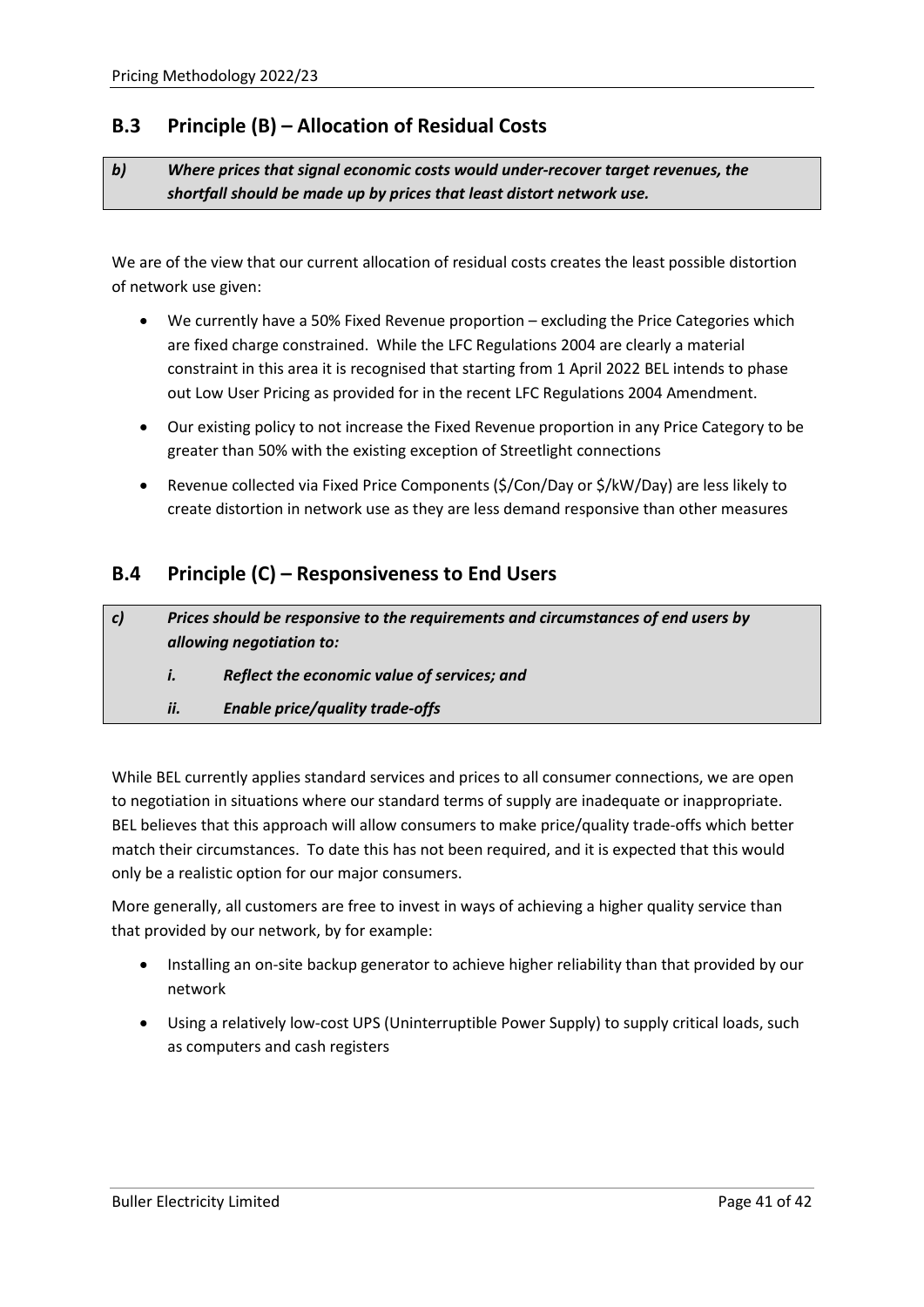### <span id="page-36-0"></span>**B.5 Principle (D) – Transparency**

#### *d) Development of prices should be transparent and have regard to transaction costs, consumer impacts, and uptake incentive.*

BEL is committed to establishing a formal, prescribed and transparent Pricing Methodology which aims to allocate costs to individual consumers in a manner which fairly reflects the cost of providing network services.

We seek to minimise the transaction costs associated with our pricing and revenue collection via Retailers by limiting the complexity of the Price Categories and Price-Structure we use.

BEL recognises that consumers have made investment and/or consumption decisions based on expectations that have been shaped from past pricing arrangements. Price stability and price certainty are key considerations when making material pricing decisions. Wherever possible, any material changes to pricing should be signalled well in advance, and implementation should be phased in over time. To avoid price shocks, any significant rebalancing between Price Categories, or any reweighting between Fixed and Variable Price Components within a Price Category are modelled, using actual historic consumer Retailer Billing data, to assess the impact on consumers – with an intention of demonstrating and ensuring that price adjustments are not unreasonably large from year to year.